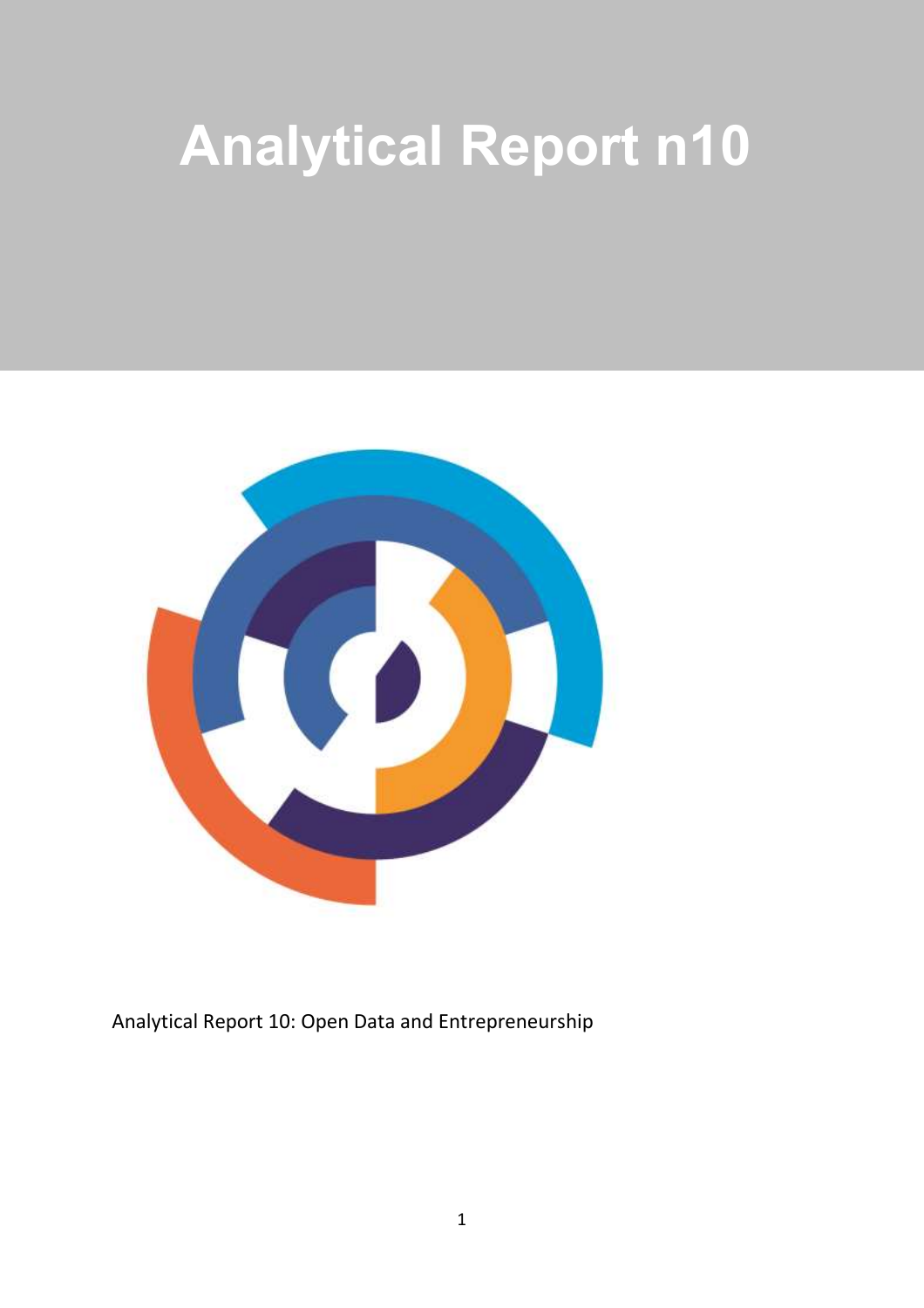This study has been prepared by the University of Southampton as part of the European Data Portal. The European Data Portal is an initiative of the European Commission, implemented with the support of a consortiumi led by Capgemini Invent, including Intrasoft International, Fraunhofer Fokus, con.terra, Sogeti, 52North, Time.Lex, the Lisbon Council, and the University of Southampton. The Publications Office of the European Union is responsible for contract management of the European Data Portal.

For more information about this paper, please contact:

#### **European Commission**

Directorate General for Communications Networks, Content and Technology Unit G.1 Data Policy and Innovation Daniele Rizzi - Policy Officer Email: [daniele.rizzi@ec.europa.eu](mailto:daniele.rizzi@ec.europa.eu) 

#### **European Data Portal**

Gianfranco Cecconi, European Data Portal Lead Email: [gianfranco.cecconi@capgemini.com](mailto:gianfranco.cecconi@capgemini.com) 

**Written by: Reviewed by Reviewed by** Johanna Walker Wendy Carrara Wendy Carrara Email: [j.c.walker@soton.ac.uk](mailto:j.c.walker@soton.ac.uk) Cosmina Radu Elena Simperl Email: [elena.simperl@kcl.ac.uk](mailto:elena.simperl@kcl.ac.uk)

Last update: 15.07.2020 www:<https://europeandataportal.eu/> @: [info@europeandataportal.eu](mailto:info@europeandataportal.eu) 

#### **DISCLAIMER**

 $\bf{r}$ 

 $\left(\mathrm{cc}\right)$ 

By the European Commission, Directorate-General of Communications Networks, Content and Technology. The information and views set out in this publication are those of the author(s) and do not necessarily reflect the official opinion of the Commission. The Commission does not guarantee the accuracy of the data included in this study. Neither the Commission nor any person acting on the Commission's behalf may be held responsible for the use, which may be made of the information contained therein.

Luxembourg: Publications Office of the European Union, 2020 © European Union, 2020



OA-BF-20-010-EN-N ISBN: 978-92-78-41976-9 ISSN: 2600-0601 doi: 10.2830/357754

The reuse policy of European Commission documents is implemented by the Commission Decision 2011/833/EU of 12 December 2011 on the reuse of Commission documents (OJ L 330, 14.12.2011, p. 39). Except otherwise noted, the reuse of this document is authorised under a Creative Commons Attribution 4.0 International (CC-BY 4.0) licence [\(https://creativecommons.org/licenses/by/4.0/\)](https://creativecommons.org/licenses/by/4.0/). This means that reuse is allowed provided appropriate credit is given and any changes are indicated.

<sup>i</sup> At the time this report was first issued the consortium consisted of: Capgemini Invent, Intrasoft International, Fraunhofer Fokus, con.terra, Sogeti, the Open Data Institute, Time.Lex, and the University of Southampton.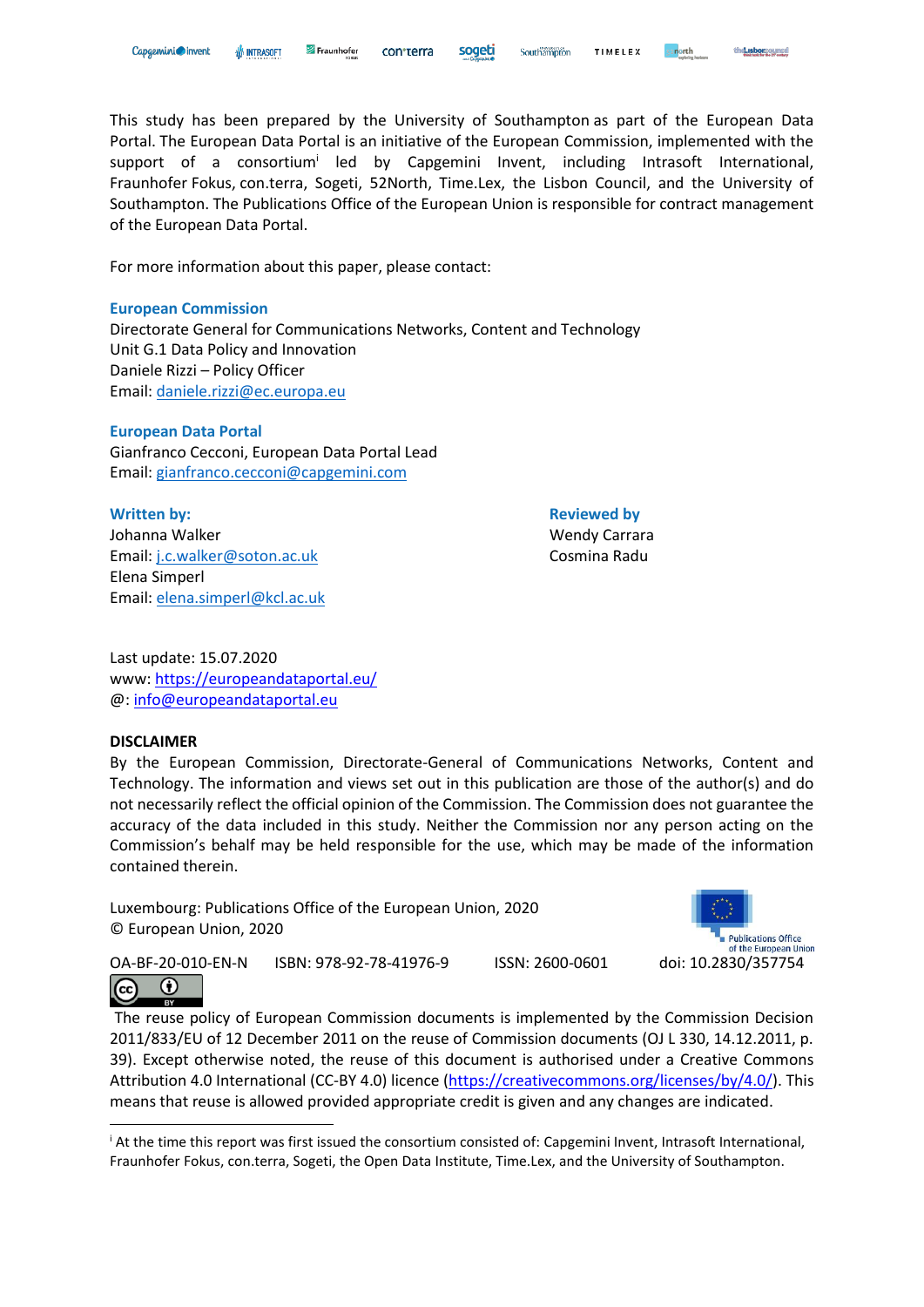## Contents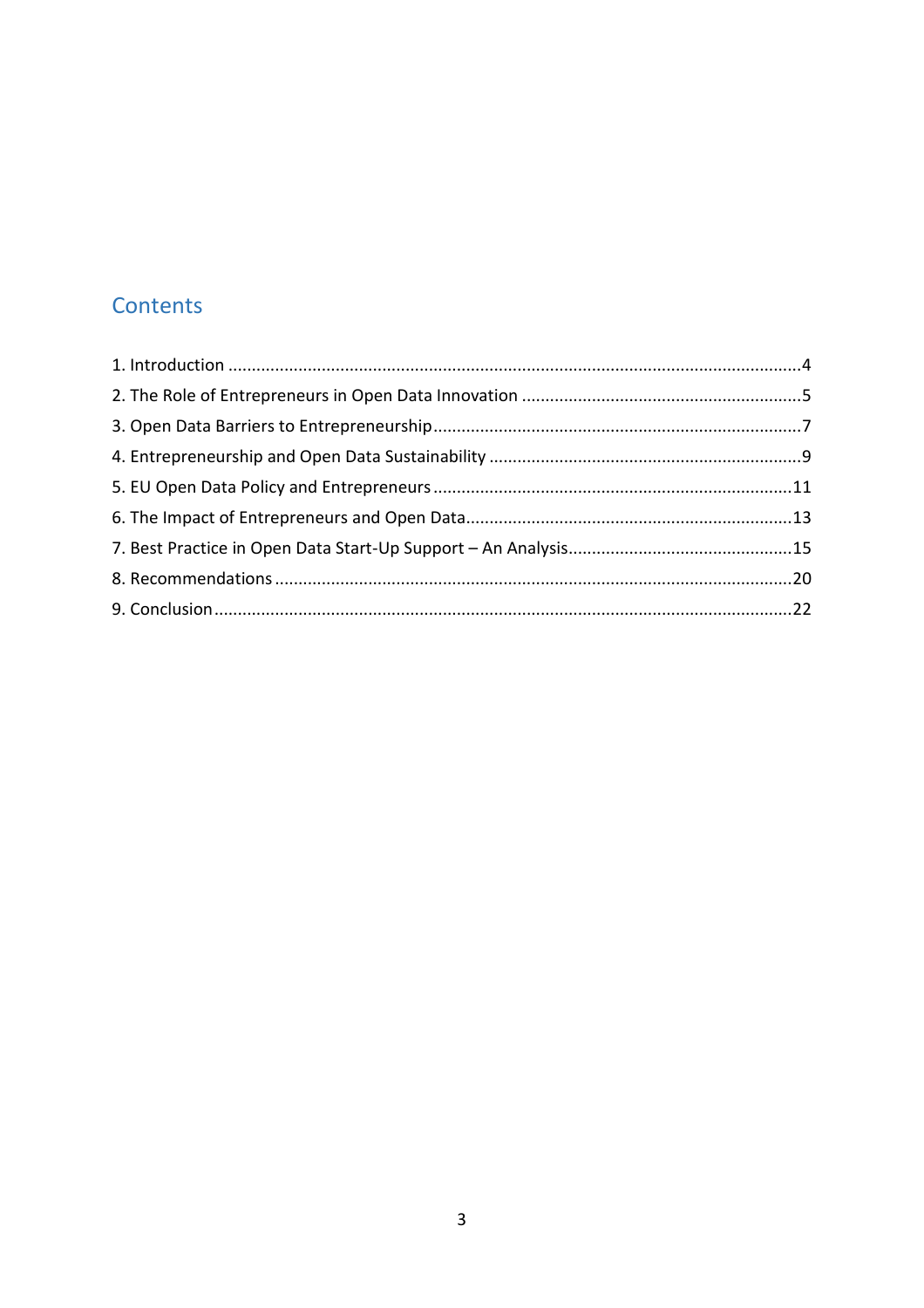## <span id="page-3-0"></span>1. Introduction

The mechanisms of value of Open Data operate on multiple levels. Multiple Open Data benefits can be outlined, including transparency, increased government effectiveness and efficiency, increased participation and engagement and the release of social and commercial value through innovation.<sup>1</sup>

This economic value is created through direct and indirect benefits. The European Data Portal Extensive Study, 'Creating Value through Open Data' identifies direct benefits as revenues, Gross Added Value, job creation and cost savings<sup>2</sup>. Among the indirect benefits are innovations (new goods and services), time savings, the growth of the knowledge economy, increased efficiencies of public services and the growth of related markets.

The scale of this is substantial. The European Data Portal Analytical Report, 'Economic Benefits of Open Data͛ estimates the cumulative market size for the period 2016-2020 at between 1.138 billion euros and 1.229 billion euros. By 2020 there will be slightly less than 100,000 Open Data jobs in Europe, creating almost 20,000 new direct Open Data jobs by 2020 as compared to  $2017<sup>3</sup>$ 

Aside from the financial value, Open Data products and services may benefit our congested cities by improving the way we interact with public transport, or delivering better public transport use, or enabling more sharing of private transport. They may ensure food security by matching soils to crops, or producers to buyers. They may increase our health by enabling us to find the right fitness classes or speed up the process of diagnosis or treatment when we are not well. They frequently ensure that the information we need is at our fingertips when we need it in a format we can use. There are many, many potential advantages.

The benefits of geospatial products alone are extensive. Sentinel open earth observation data is estimated to provide  $10.8 - 13.5$  billion euros in cumulative value across Europe by 2020.<sup>4</sup> The socioeconomic value of open geodata in Denmark alone was estimated at 3.5 billion Danish krona (470 MEUR) in 2016, representing a doubling in efficiency and production gains since 2012. In November 2017 the UK announced a new Geospatial Commission, which will launch a drive the move to use the data more productively, unlocking potentially up to £11bn (12.5 billion EUR) of extra value for the economy every year. Open Data can have a positive impact in many other business-friendly ways. It cuts costs, removes the need to manage and protect copyrights and reduces the effort required to foster relationships with data publishers.

That there is potential for entrepreneurial development of innovative, economically beneficial products and services from Open Data makes logical sense, or as a 2016 NESTA report phrases it, it is 'intuitively plausible<sup>'5</sup> as data is increasingly available for the creation of new insights and activities. Although innovation with open data takes place across all sizes and ages of organisations, entrepreneurs and start-up businesses are important players. A report on the start-up companies in the Open Data Incubator for Europe (ODINE) found that they "contribute to the development of an

 <sup>1</sup> <http://opendatahandbook.org/guide/en/why-open-data/>

<sup>&</sup>lt;sup>2</sup> Carrara, W, Chan, W S, Fischer, S and van Steenbergen, E (2015) European Data Portal Extensive Study, 'Creating Value [through Open Data](https://www.europeandataportal.eu/sites/default/files/edp_creating_value_through_open_data_0.pdf)'.

<sup>3</sup> Berends, J, Carrara W and Radu, C (2017) European Data Portal Report. [Analytical Report 9: Economic Benefits of Open](https://www.europeandataportal.eu/sites/default/files/analytical_report_n9_economic_benefits_of_open_data.pdf)  [Data.](https://www.europeandataportal.eu/sites/default/files/analytical_report_n9_economic_benefits_of_open_data.pdf)

<sup>4</sup> [Socio-Economic Impact of Copernicus in the EU 2016](http://www.spacetecpartners.eu/copernicus-factsheets/Socio-economic%20benefits/10%20FACTSHEETS_Socio-economic_V3.pdf)

<sup>5</sup> Rubenstein M, Cowls, M and Cath, C (2016) Open Data Innovation Working Paper: An International Journey to Discover [Open Data Innovation.](http://www.nesta.org.uk/sites/default/files/opendata.innovation_working_paper_0.pdf)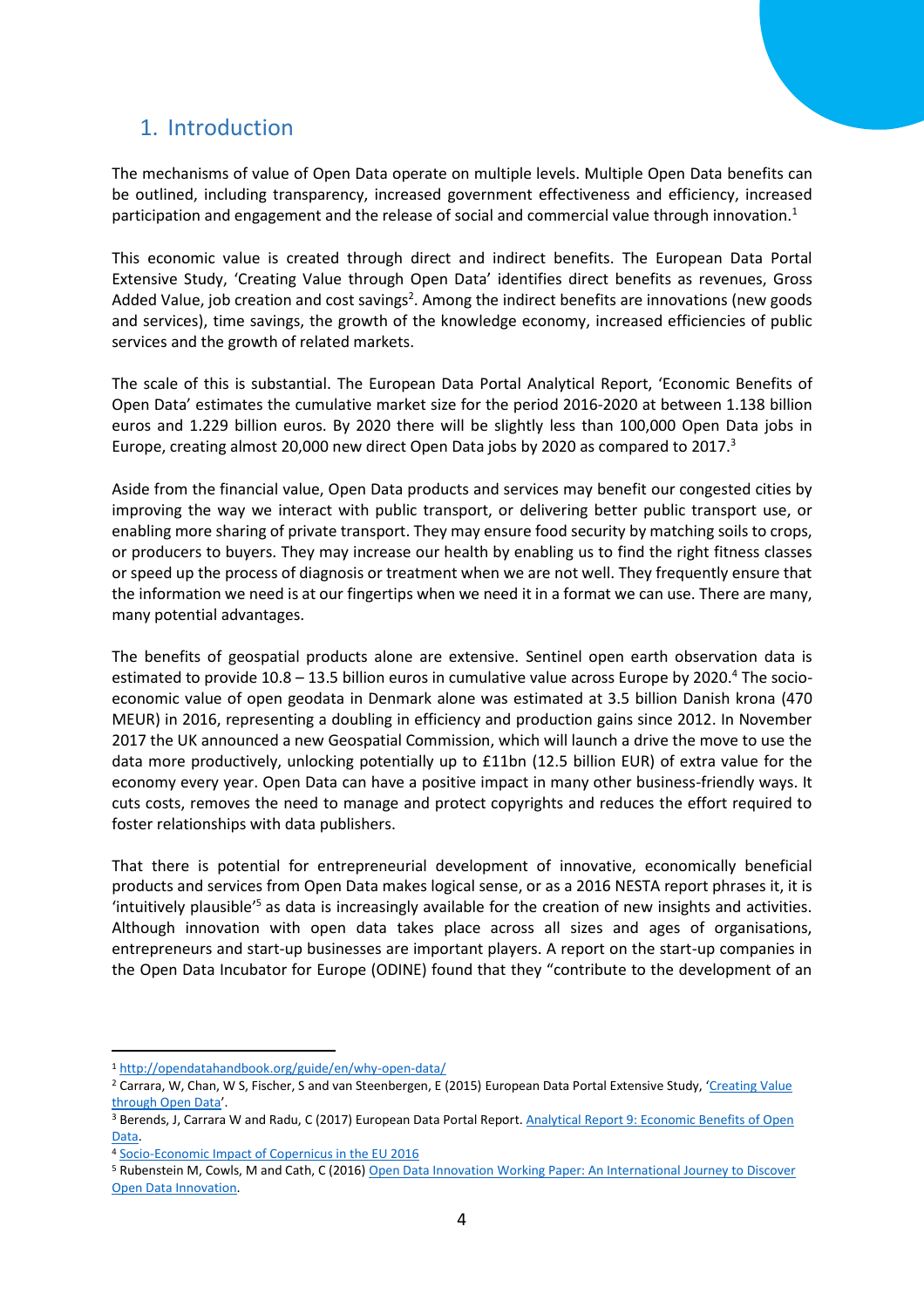Open Data ecosystem in Europe covering all segments of the data value chain," particularly in more innovative segments.<sup>6</sup>

There is no commonly agreed definition of what constitutes a start-up. However, youth, size and the potential for growth all contribute to the concept of a start-up. A valid working definition could be "a company that is less than 5 years old, has fewer than 100 employees and is highly scalable". This last aspect is critical; a café in town may meet age, employee (and turnover, if used) criteria, but may never intend to grow to more than one site. A start-up, on the other hand, is looking to grow, fast and efficiently.

Open Data 200 Italy can help us understand the relationship between Open Data and companies of different ages, and how Open Data is particularly valuable as a raw material for start-ups. It is a joint project designed and implemented by the [GovLab](http://thegovlab.org/) in partnership with the [Fondazione Bruno Kessler,](http://www.fbk.eu/) an international research institute located in Trento. It conducted the first comprehensive, internationally comparable study of Italian companies that are using Open Data to generate business, develop products and services, and create social value. Of the 55 companies listed so far, 19 have been created in the last 3 years. Twenty-seven - nearly half - have been founded since the launch of the Italian Open Data portal, *dati.gov.it*, in late 2011.

| Established companies (Over 10 years old) working with Open Data: | 19 |
|-------------------------------------------------------------------|----|
| Companies 5 - 10 years old working with Open Data:                | 12 |
| Companies under 5 years old working with Open Data:               | 27 |

## <span id="page-4-0"></span>2. The Role of Entrepreneurs in Open Data Innovation

Open Data appears to be a valuable raw material but its benefits are realised mostly through transformation, analysis, aggregation and synthesis. A quantitative analysis of measurements from 61 countries found that openness "positively affects the ability of society to generate value from data *through the innovation mechanisms*" and that "*data-driven innovation positively affects value through generation of new knowledge͕ new processes͕ services and products͕ and new businesses͘͟ <sup>7</sup>* The second of these hypotheses was particularly statistically significant (Jetzek et al, 2014). The creation of new products and services is just one of many potential methods of adding economic value. There is also the possibility of improving business processes and intelligence (especially in targeted marketing and benchmarking areas), creating opportunities to better match supply and demand and enabling collaborative opportunities.

Data publishers are not ideally set up to discover new value in their own data. This may be because of cost, competing calls on time, a lack of understanding where that value might lie, or simply because the processes and skills required for the production and collection of data are not those required to exploit the data. While a substantial share of Open Data is published by national, local or municipal government, Chris Yiu, in a 2012 paper entitled, 'Where Next for Open Data?', has argued that the exploitation of Open Data is not an appropriate function of government, as this deters competition

 <sup>6</sup> IDC (2016[\) Impact Assessment of the ODINE Programme](file:///C:/Users/coradu/AppData/Local/Microsoft/Windows/Temporary%20Internet%20Files/Content.Outlook/5KINADGG/IDC%20(2016)%20Impact%20Assessment%20of%20the%20ODINE%20Programme.%20Available%20at:%20%20https:/opendataincubator.eu/files/2017/08/ODINE_Final-report_3.0.pdf)

<sup>7</sup> Jetzek, T, Avital, M and Bjorn-Andersson, N (2014[\) Data-driven Innovation Through Open Government Data.](https://www.researchgate.net/publication/260929913_Data-Driven_Innovation_through_Open_Government_Data)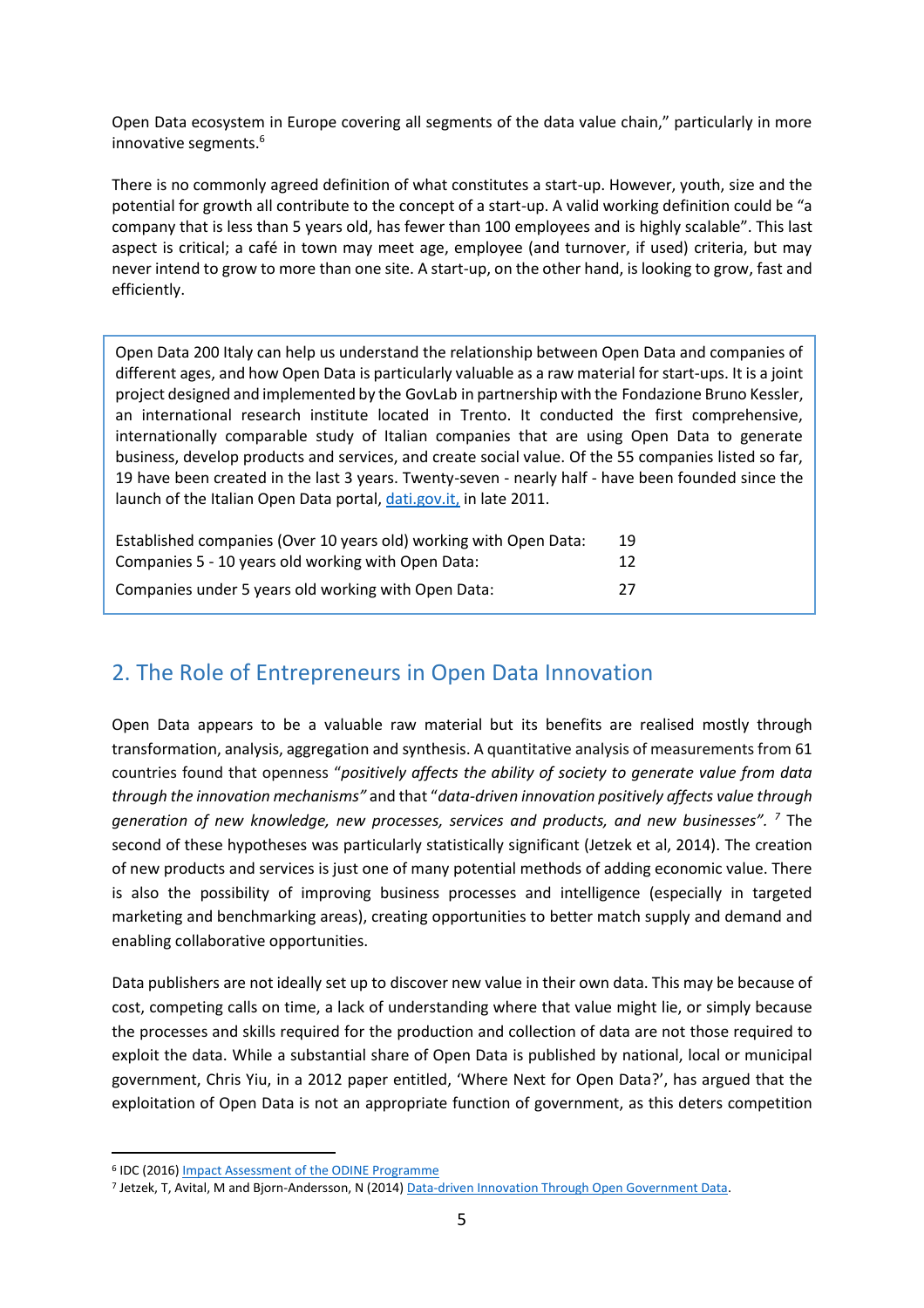and weakens innovation<sup>8</sup>, and Maurice McNaughton of the Caribbean Open Institute states that engaging the private sector in re-usability and innovation is critical.<sup>9</sup> Early forays into app creation by Transport for London (TfL), the public transport authority in London in the United Kingdom, were soon superseded by private companies such as the early-stage, venture-backed Citymapper. In 2015 over 360 apps used TfL data, growing to over 600 in 2017. The wider implication for Transport for London, therefore, is that they should not invest in training and staff to develop apps; instead, they can focus more resources on the activities they are best placed to undertake: publishing data well. In this way, they can have a greater effect via the use of the data by other organisations. In fact, TfL calculate they have a 58:1 return on their investment in Open Data.<sup>10</sup> On a much smaller scale, Code4Vilnius engages citizens of all kinds in using the Lithuanian city's Open Data to address issues such as increasing recycling rates and carpooling. Such efforts are integrated with the municipality, but crucially, not executed by it.

The UK government records the category of the person or organisation making a request for datasets o[n data.gov.uk.](http://data.gov.uk/) After private individuals, start-ups and SMEs<sup>11</sup> are the largest categories of requesters. One hundred and nineteen start-ups have made requests for 55 datasets, and 191 SMEs have made requests for 89 datasets since 2014. A further reason to believe that Open Data and early-stage, entrepreneurial companies are particularly well-matched, is that they have the required flexibility to combine the social responsibility aspects of Open Data, such as transparency and participation, with the creation of profit. This gives them a distinct motivational difference from developers or civic technology activists who may not aim to exploit the product for direct financial benefit. This profit motive is important for a number of reasons, including the sustainability and economic growth of the start-up.

However, it is not just entrepreneurs that are important to open data, but open data is also important to entrepreneurs. Open Data has an enabling effect  $-$  it is a driver for entrepreneurship, creating opportunities for new business models, products and services, by providing a wealth of free material for building apps, websites and software. For instance, the Paris DataCity initiative set challenges that could be addressed with over 40 open and private datasets from both the city and corporate partners. This attracted over 400 start-ups.<sup>12</sup> The impact assessment of the Open Data in Europe (ODINE) accelerator found that "advanced Open Data markets provide a favourable environment for innovators with new business ideas. $^{\prime\prime}^{13}$ 

Similarly, the European Data Portal Analytical Report "Digital Transformation and Open Data" noted that almost half the re-users identified in their research were considered "enrichers" - organisations using Open Data to gain new or better insights they can use to deliver services or products to their customers - often completely new services which could not exist without Open Data.

<sup>8</sup> Yiu, C (2012[\) Where Next for Open Data.](file:///C:/Users/coradu/AppData/Local/Microsoft/Windows/Temporary%20Internet%20Files/Content.Outlook/5KINADGG/Yiu,%20C%20(2012)%20Where%20Next%20for%20Open%20Data.%20Available%20at:%20https:/policyexchange.org.uk/where-next-for-open-data/)<br>9 McNaughton, M (2014[\) Harnessing Open Data to Achieve Development Results in Latin America and the Caribbean](http://od4d.net/wp-content/uploads/2017/06/COI-Final-Technical-Report-IDRC-107574-004-Jan-2017.pdf) <sup>10</sup> <http://www.gov.scot/Publications/2013/12/6550/4>

<sup>11</sup> These are self-determined categories.

<sup>12</sup> <https://datacity.numa.co/paris/en/program/>

<sup>13</sup> IDC (2016[\) Impact Assessment of the ODINE Programme](file:///C:/Users/coradu/AppData/Local/Microsoft/Windows/Temporary%20Internet%20Files/Content.Outlook/5KINADGG/IDC%20(2016)%20Impact%20Assessment%20of%20the%20ODINE%20Programme.%20Available%20at:%20%20https:/opendataincubator.eu/files/2017/08/ODINE_Final-report_3.0.pdf)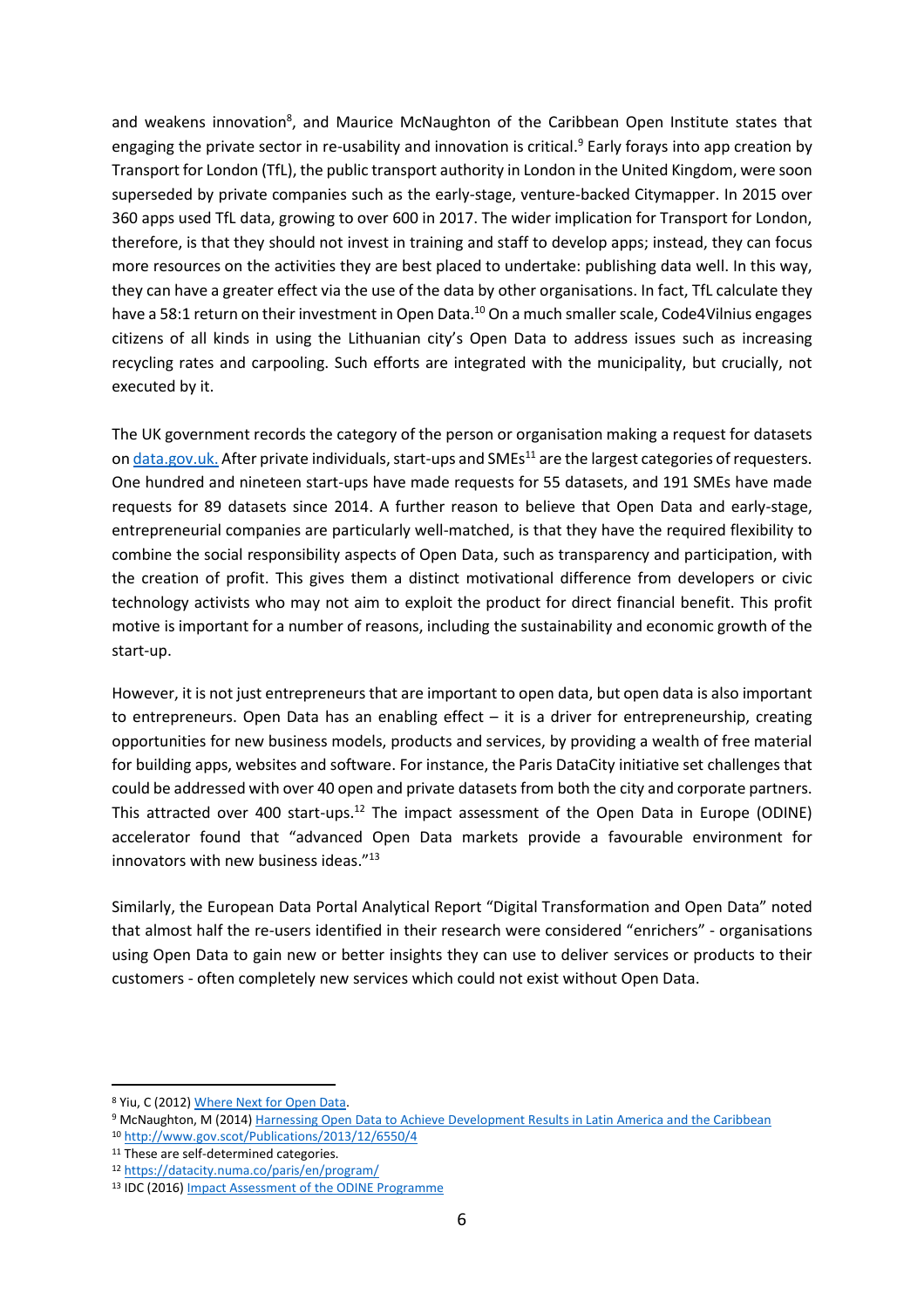#### *Case Study: Synergise (Slovenia)* <sup>14</sup>

*Some of the most valuable and voluminous datasets in Europe, with almost limitless applications, are also some of the most complex. This means that, despite several terabytes of free and open earth observation data being generated every day, much of it is hugely*  underutilised. Synergise's product, Sentinel Hub, provides access to quadrillions of bits of *information coming from Copernicus, USGS and other satellites in a matter of seconds, making them easily accessible to end-users and application developers around the world. In this way, Synergise plays an important intermediary role, both supporting the data owners to publish data in a more accessible way – just like TfL did in the previous example - but also by enabling other start-ups to focus on creating added-value products and services instead of data cleaning and management. By doing this, Synergise increases the uptake of data from the Copernicus constellation of satellites, which make millions of daily observations, as well as from a global network of thousands of land-, air- and marine-based sensors.*

*Synergise originated in Slovenia, however, the company has clients both within and beyond Europe including Croatia, Serbia, Macedonia, Montenegro, France, the United Kingdom, Azerbaijan, Moldova, Ghana, Nigeria, Tanzania and Mauritius. They make their data available to all customers under certain conditions and charge businesses, governments, academia and professional users a subscription fee for premium elements.*

## <span id="page-6-0"></span>3. Open Data Barriers to Entrepreneurship

The entrepreneur as a special person who has a greater propensity to risk than average is a kind of business mythology, although the evidence seems evenly ranged for and against this belief. However, uncertainty and potential loss are an inevitable part of early stage business. Open Data can facilitate the reduction of risk, by removing the time and cost friction of locating, negotiating and paying for data, but there remain substantial barriers for re-use. The European Data Portal's Analytical Report 'Barriers in Working with Open Data' finds that these are present across organisational, technical, financial, political and legal domains.15 Particularly of concern were the specific barriers associated with geospatial data: as mentioned above this is possibly the most valuable and re-used type of Open Data, however it requires particular knowledge and skill to use.

As Open Data is readily available at minimal cost, entrepreneurs are able to use it both as an asset in its own right, and, as explored in the next case study, as a placeholder that can help establish the business until it is able to create, or pay for, a more suitable dataset. However, there are specific challenges of using Open Data that are particularly pertinent to entrepreneurs. If a dataset is not already open, then it can be a lengthy process to build a business case and request the data. Unless the entrepreneur has the means to support the business during this process, there is a real risk of running out of funds before the data becomes available. Hackers, democracy advocates and corporates, among others, may be equally reliant on Open Data to create their product or service, but perhaps not so reliant on its producing a revenue stream.

Other concerns include financial agreements between large corporations and government departments creating a disincentive for the opening of valuable datasets; a lack of standardisation

 <sup>14</sup> The Case Studies are based on IDC (2016) Impact Assessment of the ODINE Programme

<sup>15</sup> Berends, J, Carrara W an Vollers, H (2017) European Data Portal [Analytical Report 5: Barriers in Working with Open Data.](https://www.europeandataportal.eu/sites/default/files/edp_analytical_report_n5_-_barriers_in_open_data.pdf)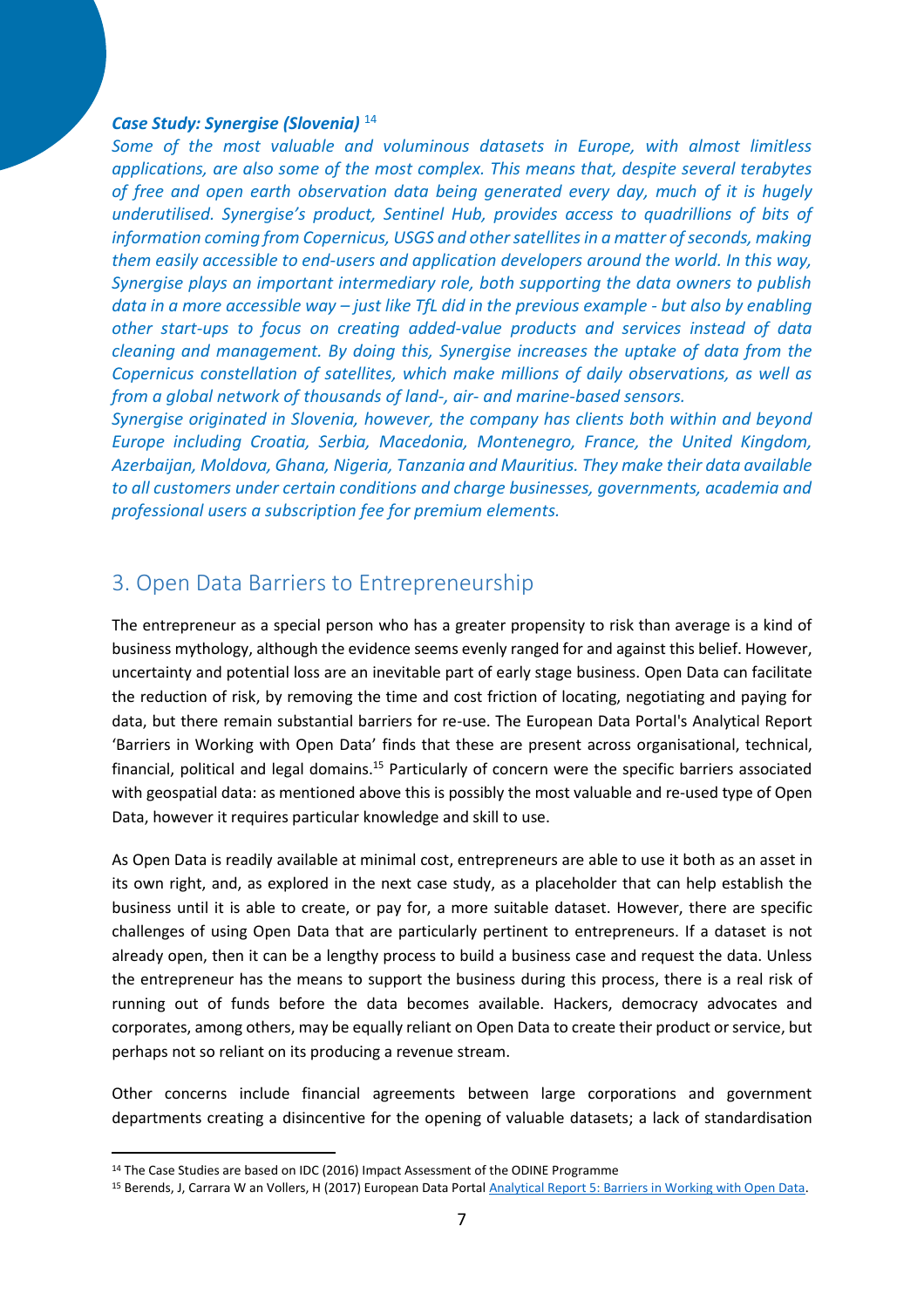and gaps between a government's pro-Open Data stances and actual availability of datasets. Entrepreneurs may also suffer from not being as well-networked with data publishers as larger competitors and conversely, publishers may not be sufficiently engaging with open data start-ups to ensure data publication and prioritisation in line with their needs. Both the public sector and commercial organisations can also lack an open data reuse culture. This might take the shape of a belief that sharing the data will automatically mean a transfer of the value away from the data owner, or simply little understanding of how value is created from open data. The European project Data Pitch is engaging with exactly this issue and aims to show how innovation and economic value can be created for all by sharing data. 16

Accessible, easy-to-use data portals have a vital role to play here, in facilitating the discovery and use of (primarily government) data and promoting a wide variety of societal objectives including economic growth and the creation of new innovative products, services and apps. More detail can be discovered in the European Data Portal's Analytical Report, 'The Future of Open Data Portals'. <sup>17</sup> As well as portals, finance and networking, a key issue is the chilling effect of 'share-alike' licensing. Share-alike licensing has the function of promoting crowdsourcing and stimulate collective data generation and sharing. This can be illustrated with a well-known example, that of Open Street Map (OSM). OSM has always had a 'share alike' restriction, which states, "You can basically do whatever you want with our data inside your own home or organisation, but if you then publish your results as data, then you need to tell folks about us (attribution), and share back to the public any improvements that you made, (share alike)."

This is slightly more restrictive than 'freely used for any purpose'. OSM spell out the implications on their Legal FAQs<sup>18</sup>, which state, "you can charge any amount of money you want for any service or data you provide. However, since the data that is derived from OSM data must be licensed as above, other people may then redistribute this without payment." This can make entrepreneurs avoid such datasets. A start-up company with limited resources to spend on exploring licensing issues may simply decide to avoid those datasets, and this may result in lost opportunities for entrepreneurs. The size of the potential impact of lost opportunities from licensing, financial, portal or other issues is illustrated by a 2017 survey of start-ups associated with the Open Data Incubator for Europe (ODINE).<sup>19</sup> Sixtythree percent of respondents said Open Data was a key ingredient in their products or services, with almost a quarter stating that it formed the core of their products and services (24%). Only 13% believed Open Data to be marginal, non- essential ingredient in their offering. This suggests very clearly that without Open Data, these businesses would not exist.

#### *Case Study: PlumeLabs (Fr)*

*Plume Labs is an example of an entrepreneurial company that was able to achieve minimum viable product and prototype with Open Data. Flow͕ Plume Labs͛ smart͕ connected mobile accessory, helps users track and monitor air pollution wherever they are, in order to help them understand their environment and monitor exposure to air pollution for improved wellbeing. Their free mobile app, the Plume Air Report, allows users to find clean air by providing real-*

 <sup>16</sup> datapitch.eu

<sup>17</sup> Simperl E and Walker, J (2017) European Data Porta[l Analytical Report 8 The Future of Open Data Portals](:%20%20https:/www.europeandataportal.eu/sites/default/files/edp_analyticalreport_n8.pdf)

<sup>18</sup> [http://wiki.openstreetmap.org/wiki/Legal\\_FAQ](http://wiki.openstreetmap.org/wiki/Legal_FAQ)

<sup>19</sup> IDC (2016) [Impact Assessment of the ODINE Programme](https://opendataincubator.eu/files/2017/08/ODINE_Final-report_3.0.pdf)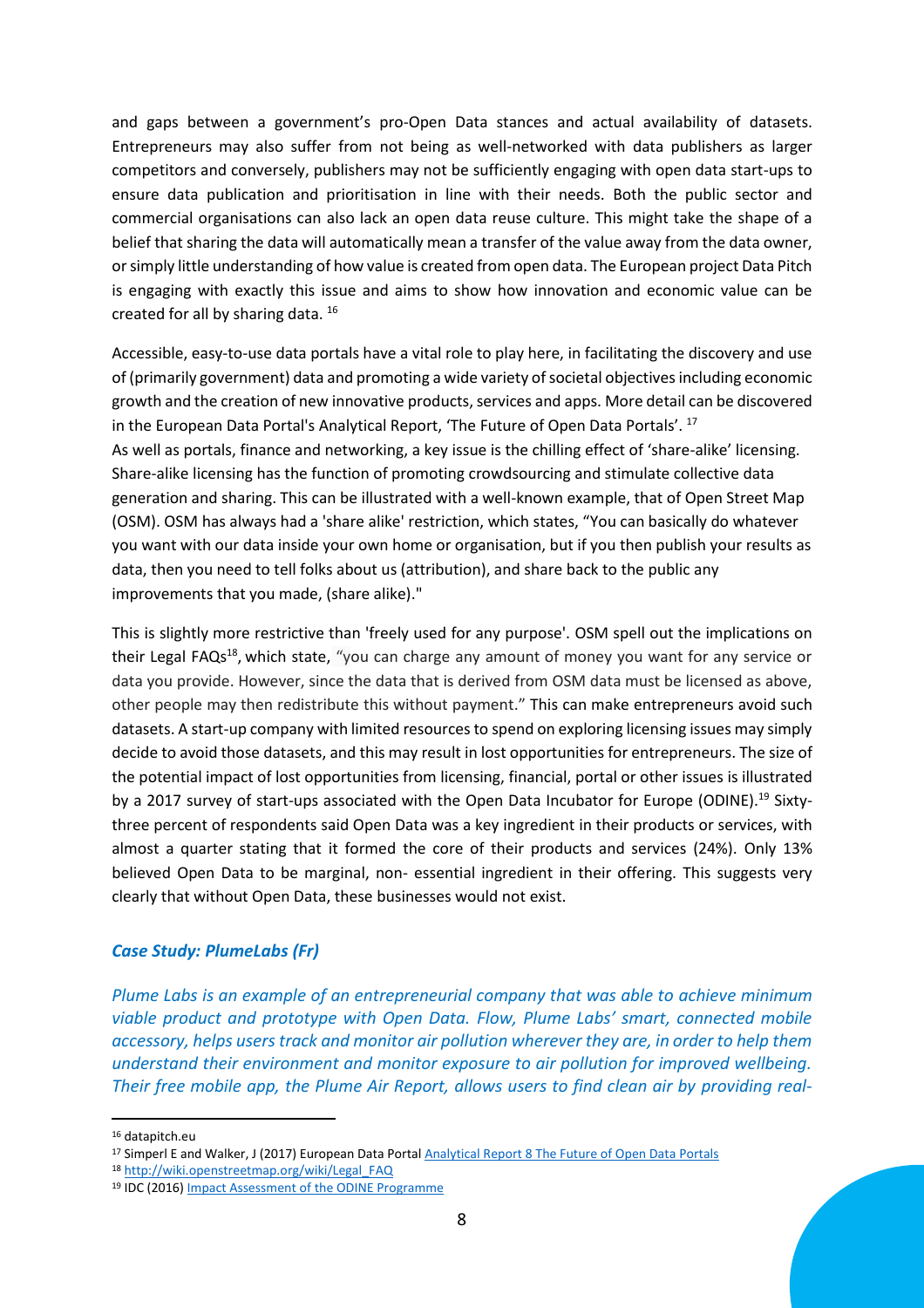*time air quality forecasts in over 60 countries thanks to Open Data and machine learning predictive algorithms.*

*Plume Labs͛ long-term vision is to crowdsource air quality levels but chose to start building its global air quality platform on top of Open Data from public sector environmental monitoring networks. Although the sensors can produce more personal exposure data, and be more sensitive to urban air pollution variations, getting to scale with the sensors is a lengthy and expensive process, and Open Data has enabled Plume Labs to come to market with a product without the necessity for a wide installed base of Flow users. Plume plans to release more Open Data for researchers and activists leading the fight against air pollution, which also reflects their commitment to social responsibility.* 

## <span id="page-8-0"></span>4. Entrepreneurship and Open Data Sustainability

Entrepreneurship is key for the sustainability of Open Data, in two senses. The first aspect of sustainability is a continuing stream of funding for the publication of Open Data, whether by government or the private sector. While economists such as Open Knowledge founder Rufus Pollock have stated the macro argument for the benefit of Open Data, the micro-economic arguments remain confounding.<sup>20</sup> If Open Data is both free as in speech and, due to the almost zero cost of replication over the web, free as in beer, how is revenue acquired? And without revenue, who is responsible for the costs  $-$  which are, in some cases, substantial? Governments at the national, regional and municipal level have largely funded this initial step, but these pockets are not endlessly deep. The European Commission in its Handbook on Sustainability of 2006 states, "a project is sustainable when it continues to deliver benefits to the project beneficiaries and/or other stakeholders for an extended period after the EU's financial support has been terminated."<sup>21</sup> In other words, the way that the vast majority of Open Data is currently made available, through portals, is not yet sustainable, and entrepreneurship has a role to play in this.

The first is as a direct creator of macro value – the transformational element that allows Open Data to positively impact on taxation and employment by creating viable businesses with job opportunities. This requires that the Open Data business itself is sustainable in terms of revenue and audience. The Europe-wide accelerator Data Pitch asks start-ups and SMEs to solve a challenge with data, but also requires that solution to be a product or service with a wider market, in order to ensure sustainability of the solution.

The second aspect of sustainability isthat which is associated with the creation of value across not only financial but also social and environmental dimensions - the triple bottom line. In the Open Data Maturity in Europe Report the social impact of Open Data on society is measured on two different levels: to what extent Open Data has a positive impact on the

<sup>&</sup>lt;sup>20</sup> Pollock, R (2008) The Economics of Public Sector Information.<br><sup>21</sup> European Commission (2006) Sustainability of international cooperation projects in the field of higher education and [vocational training.](http://eacea.ec.europa.eu/tempus/doc/sustainhandbook.pdf)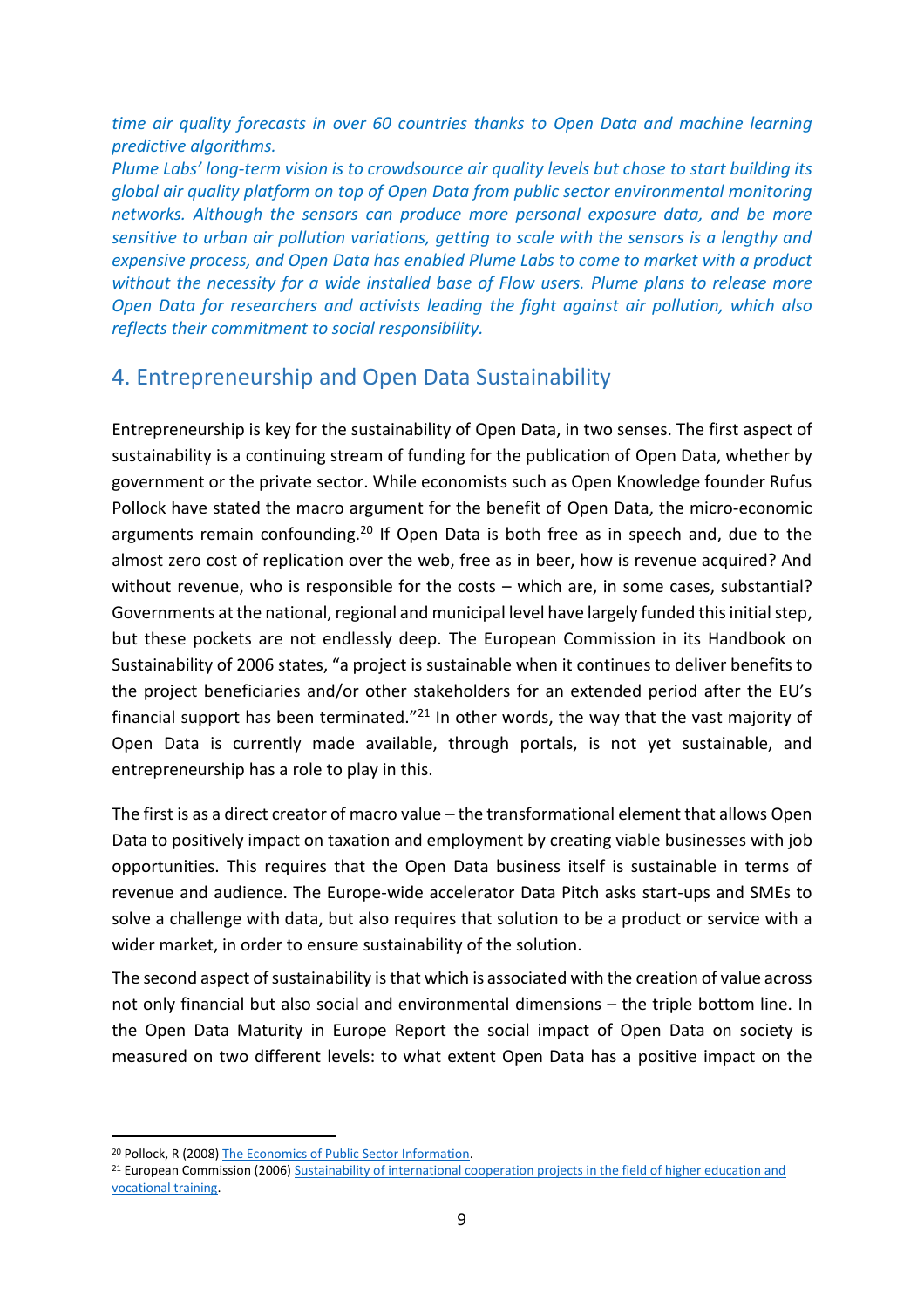environmental sustainability in a country and to what extent Open Data has a positive impact on the inclusion of marginalised groups in a country.<sup>1</sup>

We have already mentioned how this social, sustainable aspect seems ingrained in the DNA of many of the Open Data start-ups which are not purely focused on data analysis or handling. These businesses have twin goals: to earn revenue and to achieve social, cultural, community economic and/or environmental outcomes. This suggests an inherent synergy between social enterprise and Open Data. This may be, in part, because the socially beneficial nature reduces potential for criticism over the use of public sector information for commercial use. One of ODINE's key objectives was to select and accelerate enterprises able to achieve a "triple bottom line" including economic, social and environmental benefits.

Open Data start-ups are also playing a role within the start-up ecosystem to promote Open Data and thus contribute to its ongoing sustainability. Northern Ireland company SeeSense produces light sensors for cyclists, which connect via Bluetooth to an app on Android phones. The app transmits anonymised data on the cyclist's environment - such as the quality of the road surface, light levels, as well as cycling routes, collisions and near-miss events to telecoms company BT's CityVerve hub in Manchester and also with Dublin City Council which is then made available for innovators and planners.

## *Case Study: Farmdog.ag*

*Farm Dog is making healthy and environmentally sustainable food accessible to everyone, changing the way growers choose, use, and purchase pest and disease treatments. Treatment efficacy reviews, regional alerts, and variable rate treatment application provide growers with a new toolkit to manage their fields.*

*Farm Dog was founded in 2015 and now has offices in Israel and California. The company takes the most advanced tools developed for the largest of farms and tailor-fits them for small and medium-sized farms. The Farm Dog platform is built on a foundational layer of in-field sensors combined with multiple data streams such as farmer inputs, micro-local weather, aerial imagery, and agronomist alerts. The farmer then receives real-time monitoring and alerts of his field to help him or her optimise resource use, increase yield, and better utilise managerial time.*

*The founders explicitly wanted to create a new venture that was both challenging and did ͞good͟ ;in other words͕ not marginal improvements on e-marketing campaigns). Farmdog has been funded by the European Commission͛s ODINE Programme, Microsoft Ventures and an Israeli VC, all of whom saw the commercial as well as societal potential.*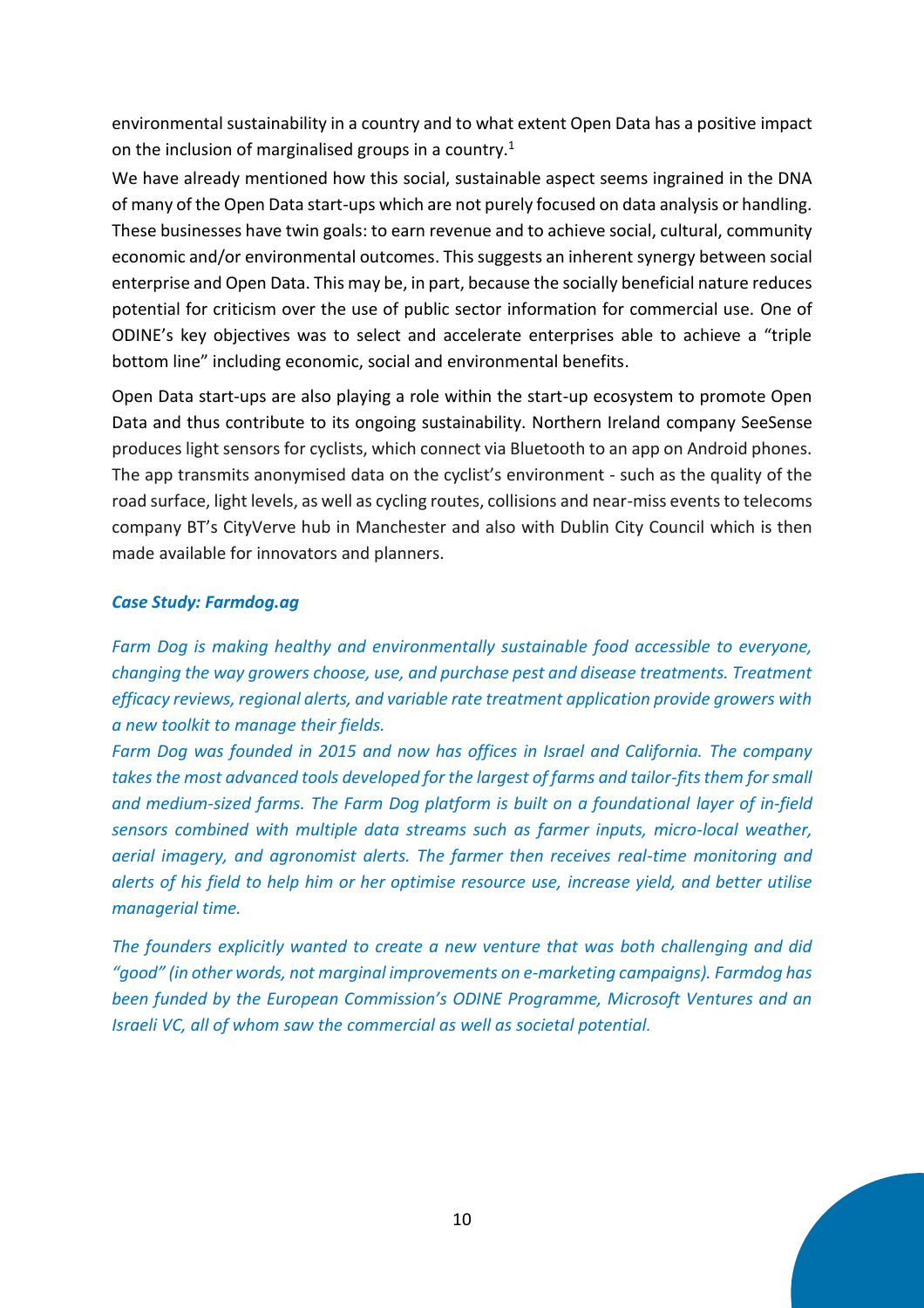## <span id="page-10-0"></span>5. EU Open Data Policy and Entrepreneurs

As of 2017, all EU countries had Open Data policies which encouraged re-use, although these vary in their development.<sup>22</sup> Governments that open up data may gain financially through two channels: increased employment leading to lower unemployment subsidies and higher tax revenues, and higher indirect tax revenue from related products and services. Additionally, the public sector benefits from significant efficiency gains and reduced transaction costs. The European Data Portal's Analytical Report 'Economic Benefits of Open Data' estimates that 25,000 jobs will be created by Open Data in 2020, and more than 30 million euros of public administration savings will be made in 11 countries.

Further, in the words of the W3.org paper, 'Best Practice: Establish an Open Data Ecosystem': "Citizens are not interested in data: they are interested in services being built with the available data and information.<sup>723</sup> Promoting the use of Open Data and providing explicit support for entrepreneurs is therefore an important role of government. This support might take several forms: reduction of regulatory constrictions, increasing networks or funding via innovation and technology grant programmes. Among these, there are some key specific policy actions that can be explored.

Competitions to facilitate innovation are a cornerstone of Open Data support policy. These often take the form of 'hackathons', inexpensive and time-bounded opportunities for developers to work with data to develop innovative products and services, often along a theme, such as 'Mobility' or 'Energy'. Such promotion of re-use may be run by governments, such as Stockholm Open Lab, start-up groups, such as Belgian co-working space Betacowork's Open Data Hackathon, by a combination of academia, activists and government, such as Apps for Gent, or by corporates, such as German transport operator Deutsche Bahn, which runs regular hackathons with its Open Data in Berlin. These events can be the catalyst for people and ideas to come together to create a firm. Energy saving big data processing firm Mastodon C was created after an initial Open Data hackathon weekend.<sup>24</sup>

However, there have been serious challenges to the hackathon as a method for supporting the development of Open Data start-ups. Studies in 2011 and 2013 discovered that, despite some interesting products being created during the event itself, very few sustainable businesses emerged from hackathons.25

There are various possible reasons for this. One aspect is the motivation for participation in hackathons. Some people become involved to learn more about coding and data rather than to create sustainable innovation, as discussed above. There can be a lack of ongoing engagement or resources to sustain the ideas. However, entrepreneurs are well-placed to organize knowledge and resources to take advantage of potentially valuable opportunities, and as such are a key part of the Open Data ecosystem that needs to be in place to ensure hackathons are productive in the long term. Further, even if initial prototypes are abandoned as unfeasible, entrepreneurs often pragmatically move to 'plan B', which may or may not be based on the same data but will certainly include some of the learning the entrepreneur has accumulated from the process.

<sup>&</sup>lt;sup>22</sup> Berends, J, Carrara W and Radu C (2017) European Data Portal[. Analytical Report 9: Economic benefits of Open Data](https://www.europeandataportal.eu/sites/default/files/analytical_report_n9_economic_benefits_of_open_data.pdf)

<sup>&</sup>lt;sup>23</sup> W3 Working Group (2016) Best Practice: **Establish an Open Data Ecosystem.**<br><sup>24</sup> <https://theodi.org/case-studies/mastodon-c-case-study>

<sup>&</sup>lt;sup>25</sup> Martin, S, Turki, S, Foulonneau, M and Ijahadene, M (2013), Risk Analysis to Overcome Barriers to Open Data.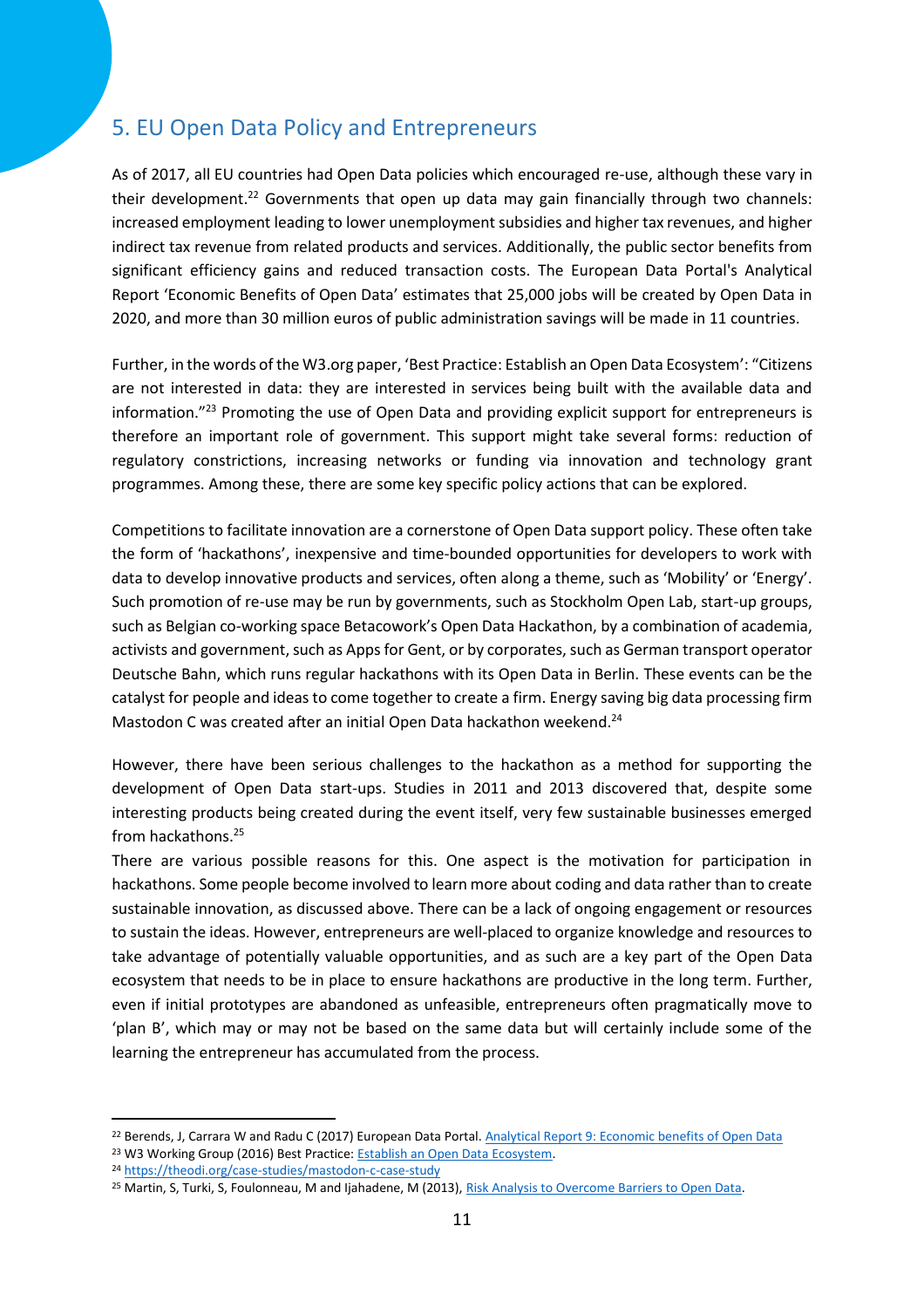A more extensive version of the hackathon is the 'challenge', such as Open Data FWD in Amsterdam (2014) the Copernicus Big Data Challenge (2017), the Open Energy Data Challenge in Vienna (2017) and the Open Data Challenge Series in the UK (2013 - 15). In this last Challenge, an original funding of £1.2m was used to support teams and individuals using Open Data to generate new and sustainable solutions to key social challenges. It is predicted that, over the three years since the programme ended, it will inspire a return of £5 - £10 to the UK economy for every £1 invested (£5.3m to £10.8m of Gross Value Added). The impact report also estimated that between 75 and 141 jobs would be created alongside the potential to generate further social and environmental impacts.

Another approach, which is widely used in supporting start-ups across the globe, is the incubator or accelerator. There have been a number of these across Europe, including FINODEX, ODINE, Data Pitch (which combines the challenge format with an accelerator) and the OpenActive accelerator (May 2018). The EU is investing strongly in this area, with 7.1m euros of funding for the Data Pitch accelerator, which encourages corporates and start-ups to collaborate on data, as a follow on from ODINE. Eighteen data start-ups entered the Data Pitch accelerator in February 2018.

The Open Data Incubator for Europe (ODINE)<sup>26</sup> attracted and funded a group of innovative digital startups and very young companies, plus a few SMEs looking for opportunities for growth. For most of the companies the project launched with ODINE represented their core business, suggesting that the programme's influence on their business and growth perspective was strong. An impact report on ODINE concluded it had succeeded in inspiring and promoting a range of new business ideas highlighting the value added of Open Data in the data market. Each of the 57 start-ups and SMEs leveraged two or more types of Open Data, with a strong concentration of interest in geospatial/ mapping and environmental data. This suggests that proactive policies improving the usability and availability of open data sets are likely to stimulate private initiatives for the exploitation of data in a positive virtuous cycle<sup>27</sup>. The number of start-ups applying to ODINE (over 950) and fellow Open Data accelerator FINODEX (493) highlights the size of interest from entrepreneurs in applying to such programmes.

No significant correlation emerged between specific offerings and growth dynamics, demonstrating that there is not a single way to success for these companies. However, a positive correlation between national maturity of the Open Data market and the number of ODINE successful applicants by country points out that a rich Open Data environment provides favourable conditions for innovators in this field<sup>28</sup>. This means that proactive policies improving the usability and availability of Open Data sets are likely to stimulate private initiatives for the exploitation of data in a positive virtuous cycle.

Companies based on inbound Open Data are also now publishing their own data as open, thus creating a 'second generation' of Open Data. Start-ups doing this understand that value is created by what is done with Open Data, rather than existing inherently in the data itself. Sports technology company Imin, a participant in the ODINE accelerator, subsequently joined the data sharing accelerator Data Pitch as a data provider with the aim of supporting other companies to work with Open Data and to promote the paid-for data services they develop. Further, Imin became the lead organisation

 <sup>26</sup> opendataincubator.eu

<sup>27</sup> IDC (2016) [Impact Assessment of the ODINE Programme](https://opendataincubator.eu/files/2017/08/ODINE_Final-report_3.0.pdf)

 $28$  Ibid.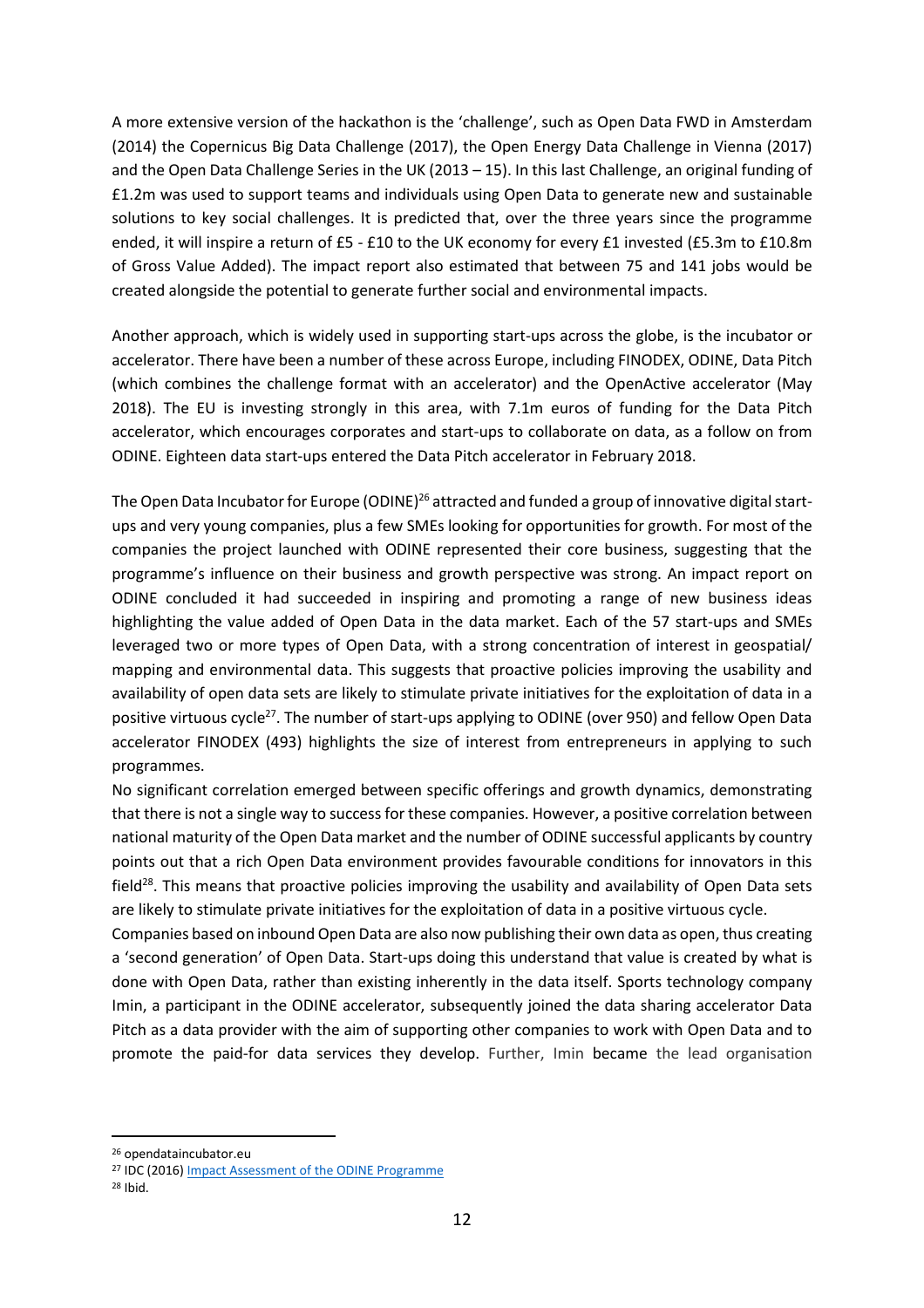of [Openactive.io,](https://www.openactive.io/) a community of sector organisations advocating Open Data and collaborating on open standards.

#### *CASE STUDY: Xpressomics (Estonia)*

*Xpressomics is a search engine for genetic data. When biologists perform experiments they sequence many organisms ʹ writing down the genetic code for those organisms. That code is represented as data and the amount of this data is growing fast. The problem is that the data is scattered all across various public databases and it is difficult to search for relevant and important information about genes from this data. Xpressomics takes this publicly available genetic data and indexes it. Much like Google, they rank the data according to relevancy. In this way, they enable science to extract full value from the data.*

*Xpressomics was supported by the Finodex accelerator, which specifically focused on supporting companies using Open Data with funding, training and access to the Fiware technology platform. They credit the accelerator with making their development process more efficient, as well as making it easy to procure additional technical resources and reach a minimum viable product.*

## <span id="page-12-0"></span>6. The Impact of Entrepreneurs and Open Data

Although case studies such as those cited in this report abound, there is as yet a lack of systematic measurement via impact metrics, and our understanding of how innovation occurs through Open Data activities is at an emergent stage. Analysis of Open Data use by entrepreneurs is challenging, as there is no set framework or methodology for evaluating use.

There is no requirement for the reporting on the use of Open Data, nor an agreed way of identifying or tracking it. Common Assessment Methods is one project that aims to tackle this and other related issues<sup>29</sup>. Even were this to be facilitated, counting the number of businesses built around open data is not a sufficient metric to gauge impact as the vast majority of the economic benefit will accrue in small gains spread across a wide range of firms.

Tracking is vital because, in the long term, it is only by evidencing beneficial use that organisations (even public sector ones) can justify the ongoing costs of publishing data. One of the ways to track how data is being used is via Application Programming Interfaces (APIs) with keys. Once an organisation  $-$  particularly a corporate one  $-$  is committed to validating and issuing APIs and then tracking use, they may find that this requires more capacity and resource than they can actually afford, so they need to reduce the number of companies (including start-ups) using their API. Thus, what is genuinely meant to be Open Data starts operating rather like "named access data" as this is the most efficient way for some organisations to publish. Therefore, it is important to keep a balance between the commercial imperatives and the more altruistic perspectives.

 <sup>29</sup> <https://webfoundation.org/2014/06/towards-common-methods-for-assessing-open-data/>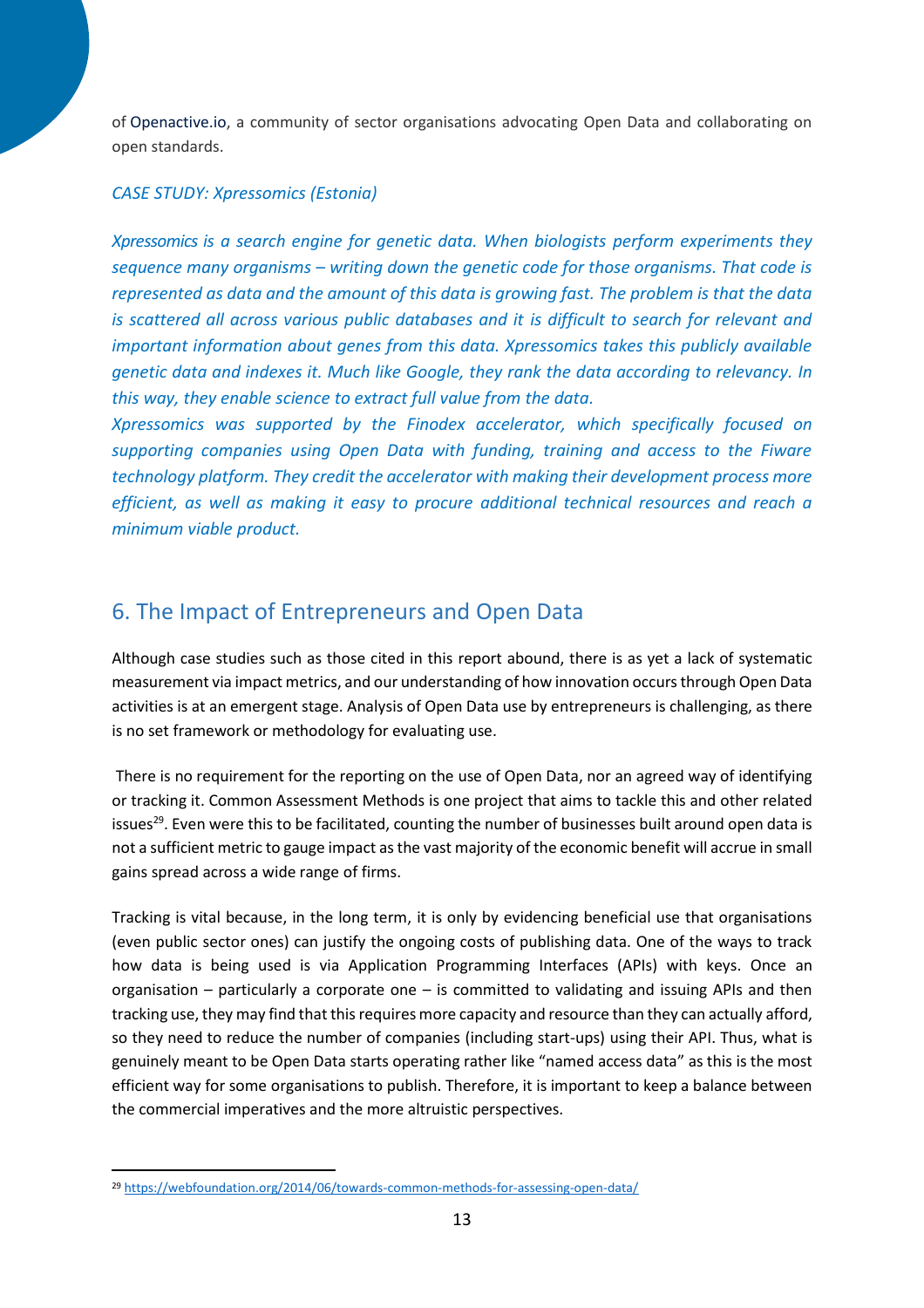However, two good, quantitative sources of evidence of impact are the 57 start-up companies in the Open Data Incubator for Europe (ODINE) and the 40 start-up companies in the FIWARE Open Data accelerator (FINODEX). Impact studies from ODINE found that combining the Open Data businesses with the acceleration resulted in in an estimated 110 €M of cumulative revenues for the 57 supported companies in the years 2016-2020 with a final projection of 784 jobs created over this period. In FINODEX, 50 new jobs were created by their top 20 companies. The companies overall delivered a return on investment of 75%.

Researchers studying the ODINE companies found they use on average two or more types of Open Data – in other words, they are highly engaged with it. This is because they are focusing on multiple markets; because they want to improve their competitiveness with a strong value proposition, and lastly, because, like the above-mentioned example of Imin, they are conscious of the potential economic and social impact of Open Data on the ecosystem, and they want to contribute to it.

The younger companies amongst the ODINE cohorts more often combine different typologies of Open Data for their solutions, while mature companies appear to be more focused on specific typologies of Open Data. Extrapolating from this, it might be expected that as new start-ups enter the market they will increasingly break down the Open Data "silos" and accommodate multiple data inputs. Companies were analysed in terms of how many clusters of Open Data they use and which of them. Researchers found a high concentration of companies using the Environment Open Data cluster including weather, agriculture and geospatial data (approximately half of them), followed by the Vertical Markets cluster (including housing, manufacturing, transportation and finance, among others) and the Social cluster (including education, demographics and scientific research. In the same context, the European Data Portal Study "Re-using Open Data," identifies the most and least used data set categories across all types of business, based on a survey methodology $30$ . The results are very similar to those found in the ODINE survey. The EDP plans to develop more automated tracking methodologies in the future.

#### *Case Study: OpenCorporates (UK)*

*OpenCorporates was founded in 2010, and boasts the largest open database of companies in the world. It has enjoyed a high growth environment with increasing revenue, employees, investment, and customers, including a 25% year on year compound growth on own funds. It has recently launched a new product, OpenGazettes. Government gazettes are used in many parts of the world to publish important notices about companies, from incorporation and dissolution to winding up orders, AGMs, mergers and more. However, these notices are little known, and rarely connected with the companies to which they relate.* 

*OpenGazettes/OpenCorporates is currently doubling its offering; working with the EU Horizon 2020 project euBusinessGraph, developing a new 'corporate events' functionality, targeting at least 40% year on year revenue growth. Customers include traders, businesses, and insurance companies, law enforcement, investigators and reporters. Whether assessing Open Corporates by the innovativeness of its services, financial growth or connectedness up and down the value chain, it is making an impact.* 

<sup>30</sup> Carrara W, Vollers H: European Data Portal. Reusing Open Data.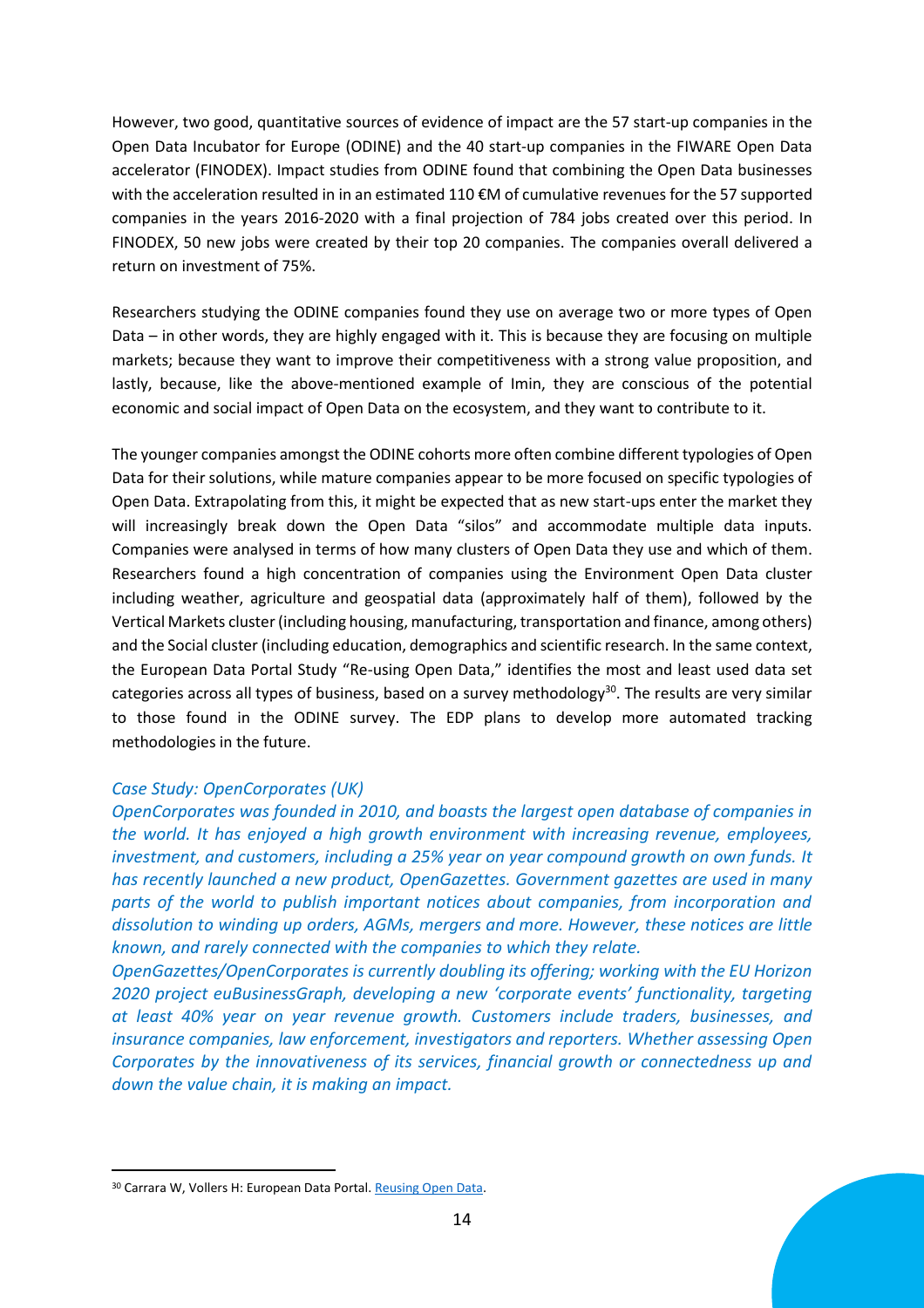## <span id="page-14-0"></span>7. Best Practice in Open Data Start-Up Support – An Analysis

We examined the corpus of documents collected on the European Data Portal (EDP) to understand more about the focus of Open Data entrepreneurs along the dimensions discussed here and any others. The EDP aims to act as a "One-Stop-Shop" for Open Data information at European level and provide a repository for all relevant EU Open Data articles and documents, and is therefore an appropriate location to discover best practice in this domain. In total, there are 714 documents that have been collated or generated by the EDP.

We initially searched for the following keywords and found that the term 'start-ups' was the most utilised by reports, documents, blog posts and other articles on this topic collected by the EDP [\(Figure](#page-14-1)  [1\)](#page-14-1).



*Figure 1 Documents on the EDP containing key terms*

<span id="page-14-1"></span>Therefore, we chose this sub-group of documents for our initial analysis. Demographically they reported on activities from 14 European countries, but over half the documents were pertinent on a Europe-wide basis [\(Figure 2\)](#page-15-0).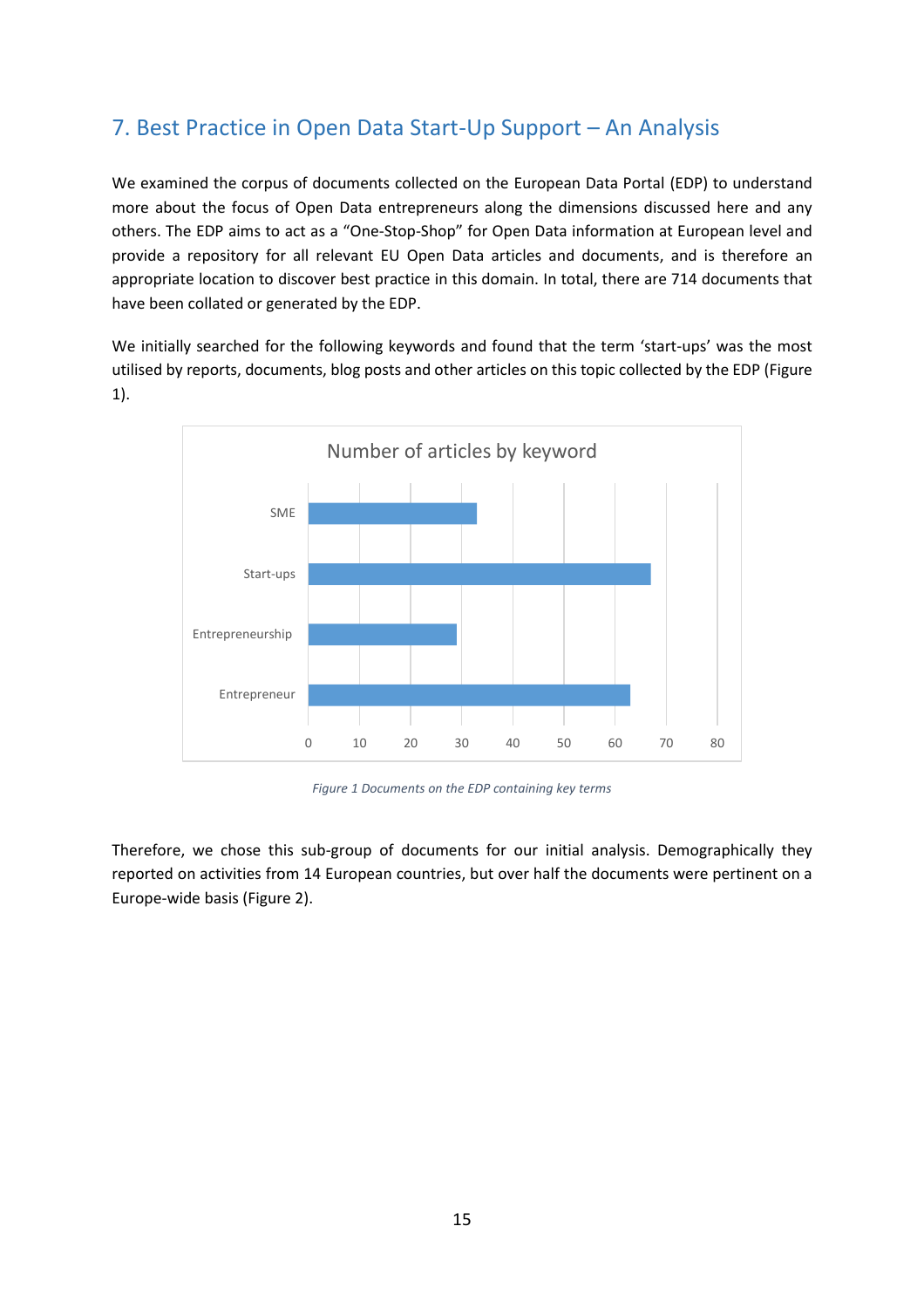

*Figure 2 Geographical spread of all documents containing the keyword 'start-up'* 

<span id="page-15-0"></span>In terms of the content, over half of the documents referred to start-ups as one amongst many stakeholders, including citizens, journalists, public sector, third sector, large businesses and more. We therefore focused on the documents which made start-ups their key focus. These fell into three groups: articles about competitions; re-use examples and the largest group, with 13 documents focused on support for start-ups [\(Figure 3\)](#page-15-1).



<span id="page-15-1"></span>*Figure 3 Thematic focus of documents containing the keyword 'start-up'<sup>31</sup>* 

<sup>31</sup> European Data Portal (2014). Best Practice[: Setting Up an Open Data Business.](https://www.europeandataportal.eu/sites/default/files/2014_use_setting_up_an_open_data_business.pdf)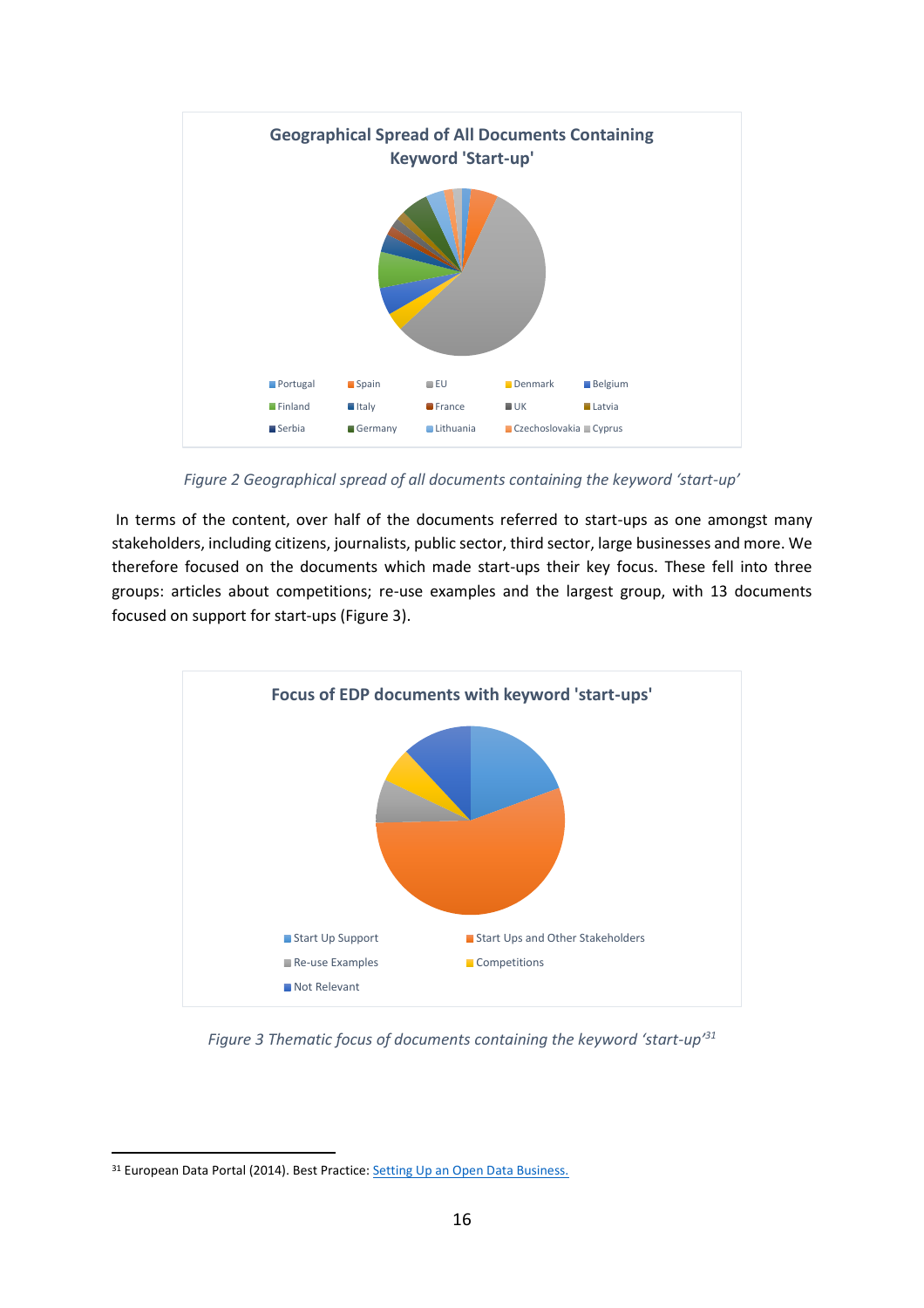

*Figure 4 Geographical spread of documents focused on start up support*

<span id="page-16-0"></span>The majority of the information under analysis is based on EU wide learning and initiatives [\(Figure 4\)](#page-16-0). The support described in the articles covers a number of different activities and approaches, from experiential descriptions to surveys to outlines of approaches. There were a couple of very specific niches but almost all the articles referred, either explicitly or implicitly, to the vital role a strong Open Data ecosystem plays in supporting start-ups. A second strong theme was sustainability and the role that commercial start-ups had in creating this. In practice, these two themes are combined, as a strong ecosystem offers the best opportunities for open data re-use, while proven and beneficial re-use is required to support the publication of open data. In the rest of this chapter we summarise the key activities and approaches and examine the insights that these emerge.

Best Practice: Establish an Open Data Ecosystem (2016)<sup>32</sup> is a late addition, suggesting that this aspect, while acknowledged as key, is perhaps still under-addressed. "More needs to be done" according to the authors, towards, "the establishment of an active Open Data network, an ecosystem to facilitate the uptake of data and information for reuse." Throughout the articles that follow, the necessity of networks for success, particularly where business, technical, domain and Open Data skills must be combined, is reiterated.

͚New Businesses Around Open Data, Smart Cities and Fiware͛ (2015) is an EUPSI Topic Report. Smart Cities are seen as a key enabler of new businesses using data because of the sheer volume of the data they generate, the contemporary challenges presented by urban living and the number of possible applications that can be replicated from one city to another. A key message of this paper speaks to this last point, and the role of common standards and frameworks (here, provided by Fiware) in enabling this. This paper also notes the complexity of value chains for Open Data entrepreneurs in smart city arenas, involving public administrations, the ICT sector and both profit and non-profit users. The combination of Open Data with other data sources also creates the potential for complexity or friction. Another interesting point in this paper is that until now, solutions have been focused on

<sup>32</sup> European Data Portal (2016). Best Practice: **Establish an Open Data Ecosystem.**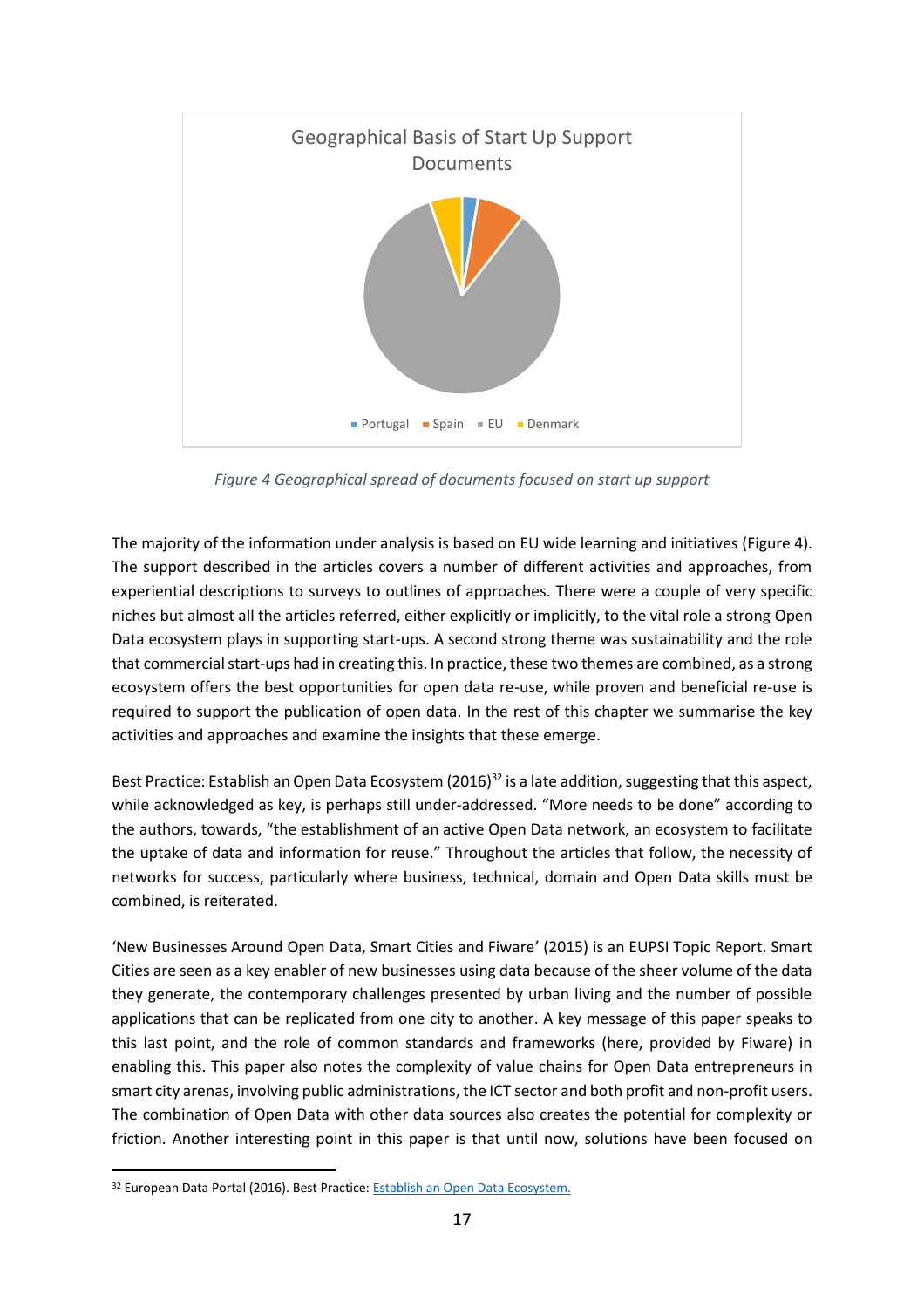societal benefits, but the focus must also expand to engage profit, which they note is required for sustainability of released data.

New Businesses Around Open Data, Smart Cities and Fiware (2015) also focuses on the role of accelerators (in the case of this report: ODINE and the FIWARE suite of accelerators including FINODEX) not only in funding new companies, but in creating the vital ecosystem of mentors, customers, providers that are required to deliver successful Open Data businesses. "Setting Up Open Data Businesses" (2014) is a report on the launch of FINODEX. It is critical of the levels of success of entrepreneurial Open Data businesses to date, stating that the reality is limited apps with no business models, but hailing European-wide Open Data accelerators as the method for correcting that.

The 2016 'Best Practice: Support Open Data Start-ups by the Share PSI 2.0 Thematic Network' $^{33}$ recommends a very specific kind of accelerator: the academic business accelerator. The authors argue that as universities are experts at knowledge transfer, mentoring and coaching, as well as having the public and private partnerships for accessing funding, they make the ideal home for 'academic Open Data incubators'. Such incubators have been created in Greece, Spain and the Czech Republic. Notably, they are also a source of potential future entrepreneurs, who can be encouraged and engaged early on and 'play' with Open Data in a low risk situation. The 2012 'Reuse Innovation Contests' papers also suggested that a key benefit of such contests was the opportunity to apply their skills in a practical, real world setting.

Another benefit of universities is that they are well-placed to support intercultural communication education. As multiple authors have recognised, scalability across many cities is vital for commercial success, and universities can support this ability to work in various cultures. The authors also mention the ability of universities to engage with the media; like the Reuse Contests paper, they understand the value to entrepreneurs of promotion and visibility.

The EUPSI Topic Report paper "Innovation Contests for Open Data Reuse" (2012) surveyed both app contest participants and organisers. They specify six key benefits of such activities, among them the potential for creation of 'new businesses or other forms of economic activity'. This paper is an early empirical study of the phenomenon in which shorter contests are less likely to produce long term, sustainable applications, but have a specific role in formulating a community of 'civic-minded activists'.

The "New Businesses" (2015) paper reflects this when they identify the requirement to engage more with the profit motive for sustainability; this suggests that app contests are perhaps in themselves not a solution, however, combined with the opportunity to engage with ecosystems via accelerators, they can be more successful. This paper also states that while it does not specifically recommend themed contests over open ones, it is useful to compare solutions along specific themes, thus 'making it easier to select the really good applications'. The authors suggest another successful factor of innovation contests is "side events". These opportunities to network, attend workshops, hear from experts or participate in 'Dragons' Dens' are considered to assist the participants in staying engaged and producing better results. Although the survey respondents and authors do not use the term, such activities are essentially those that assist in developing an Open Data ecosystem. As in the "New

<sup>33</sup> European Data Portal (2016). Best Practice: Support Open Data Start Ups.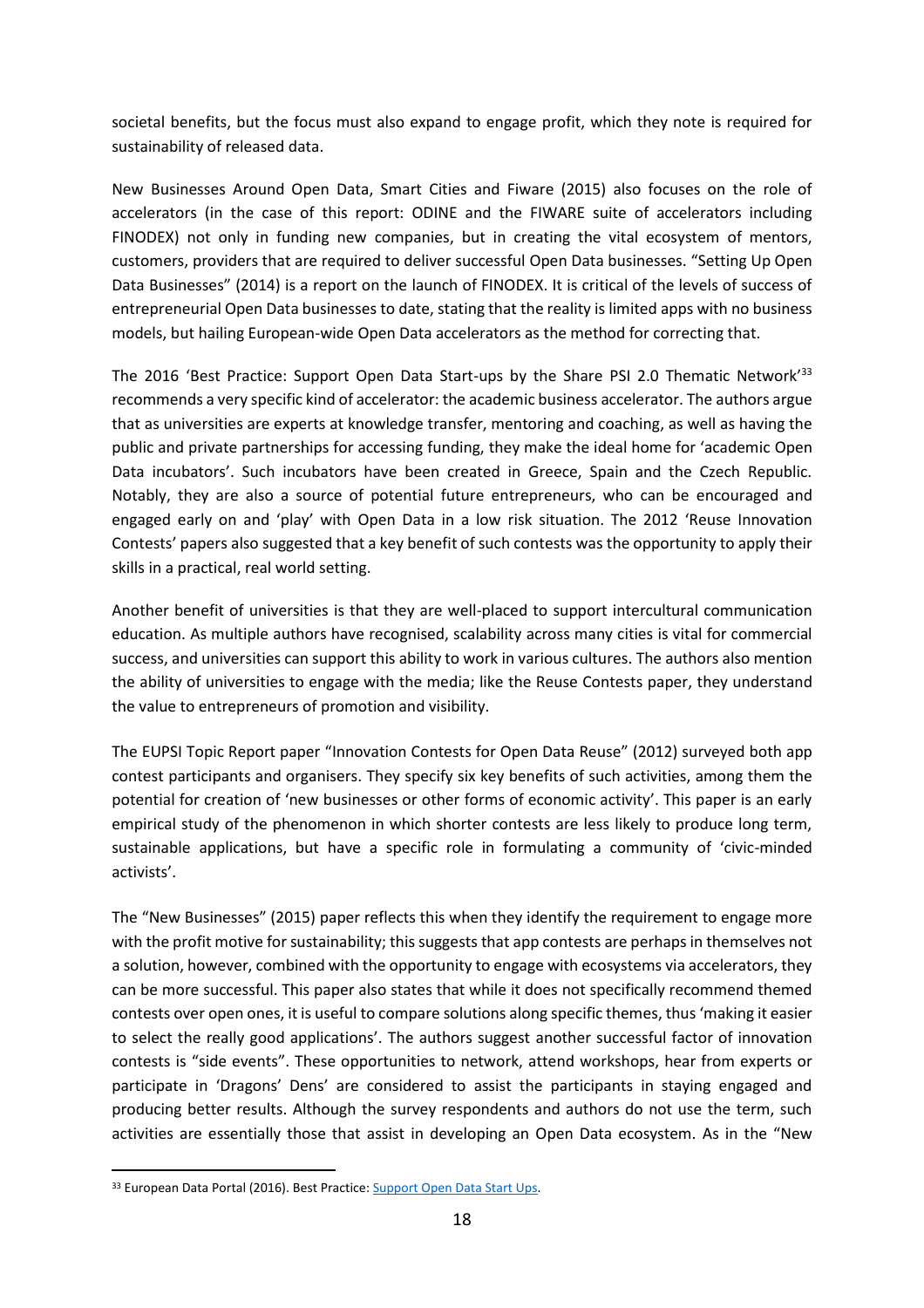Businesses" (2015) report, scalability is seen as a key criterion for the success of applications and is commonly used as such in judging. The authors of this paper note that as far as most organisers are concerned, reuse innovation contests meet the outcomes they were intended to have, so are considered successes by their own criteria. However, they comment that whereas civically motivated solutions are easy to identify, far fewer commercially successful applications were deemed important by contest organisers. They find this surprising, 'because of the commercial rhetoric that surrounds the Open Data theme'. In the recommendations, the authors state that to stimulate innovation, it is necessary to facilitate incubation and acceleration. They suggest that the (local) governments running such contests should indeed by the first client or customer of winning solutions to support the entrepreneur by providing the all-important proof of concept. A final insight from the authors concerns prize money. This is often understood to be desirable, but in fact other prizes, such as introductions or promotion of the winning app, are often equally if not more desirable as they may be harder for the individual entrepreneur or start up to facilitate.

ODINE  $(2015)^{34}$ , a report on the start-ups accepted to the first two cohorts of the Open Data Incubator for Europe, provides more insight into this. It specifies that in addition to grant funding, the businesses will have access during their six-month incubation to a suite of services including peer-networking, technology, datasets, mentorship, investors and media services. This demonstrates the broad range of support that Open Data start-ups may need to be able to call upon. Three further and later pieces highlight some key aspects of the paper. Lisbon Opens  $Up^{35}$  is a community report on the initiative "Smart Open Lisboa," a collaboration on mobile apps between the municipality and commercial, third sector and entrepreneurial organisations which reflects some of the insights in the Reuse Contests paper. Nine start-ups were 'pre-approved' for support, which included funding but was largely about creating the ecosystem; access to Web Summit was included in the support.

"Apps for Europe: Hackers Oust Mayor of Amsterdam" $36$  (2013) is a community report on the Apps for Europe hackathon that specifically focuses on attempting to provide the support needed to enable a prototype app to transition to full-fledged entrepreneurial business. In this instance, alongside the hack a 'Business Lounge' was provided, which engaged participants with experts, investors and incubators. "Open Energy Days" (2016) is a community report for a three-day energy hack event, aimed at students, entrepreneurs and businesses to develop innovative concepts. In this case the prize for the best solutions is a 'start-up package' that includes mentorship in business development and marketing as well as more technical aspects

The continued popularity of such events even four years after the Reuse Contests paper was critical of their commercial impact suggests that to date, no commercially powerful alternative has been identified that can also deliver the existing benefits. However, it is clear that organisers are attempting to bridge this gap through initiatives such as the Business Lounge and supportive prizes.

Telefonica Open Futures is a Use Case, describing how the Spanish telecoms company has created an environment deliberately aimed at stimulating start-ups, in an open innovation approach, which not only supports the entrepreneurs by making available to them otherwise closed aggregated mobile

<sup>34</sup> [https://www.europeandataportal.eu/en/highlights/odine-entrepreneurs-awarded-total-](https://www.europeandataportal.eu/en/highlights/odine-entrepreneurs-awarded-total-%C3%A2%C2%82%C2%AC17m)€17m

<sup>35</sup> <https://www.europeandataportal.eu/en/news/lisbon-opens>

<sup>36</sup> Apps for Europe[: Hackers Oust Mayor of Amsterdam](https://www.europeandataportal.eu/sites/default/files/2013_the_netherlands_apps_for_europe_hackers_oust_mayor_of_amsterdam.pdf) (2013)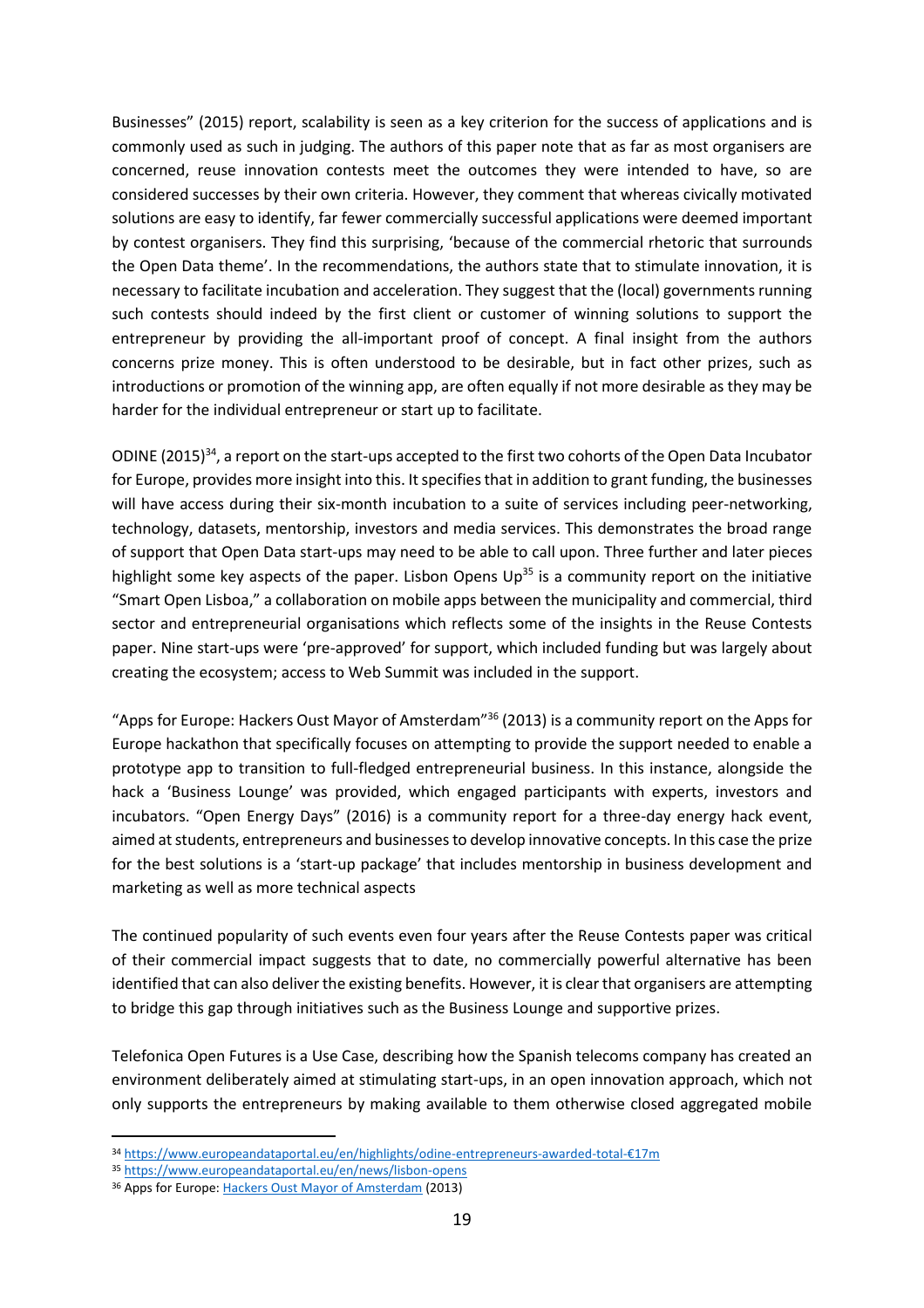data, but also rewards Telefonica when new insights and products are created by start-ups mixing open and other data sources with the Telefonica data. Thus, the incentives work both ways, leading potentially to greater sustainability. In the Smart Open Lisboa initiative data provided to the start-ups was also not just open but was shared from the other partners.

The remaining articles take some more individual routes to supporting Open Data start-ups. "Best practice: Open Data business models and value discipline<sup>n37</sup> (2016) is another recommendation from the Share PSI 2.0 Thematic Network. This paper emphasizes the necessity of developing a coherent business model in order to fully exploit the value of Open Data and develop innovative products and services. This essentially summarises Ahmadi's 2014 work on Open Data Value Disciplines, which categorises five business models in terms of their value discipline or competitive strategy.<sup>38</sup> The analysis suggests that the appropriate value disciplines for Open Data businesses are Usefulness, Process Improvement, Performance and Customer Loyalty. However, it does not go further into these aspects, presenting an opportunity for further investigation.

"Commercialising Academic Research through Licensing and Spinouts" (2013)<sup>39</sup> is a community report on supporting a different approach to innovation  $-$  knowledge transfer from universities to commercial entities. This is not solely focused on Open Data start-ups and this approach is only referenced in this report. It becomes clear that this is not considered to be a prominent role for universities regarding Open Data.

## <span id="page-19-0"></span>8. Recommendations

Five key recommendations to policy makers and activists emerged from our analysis of these papers.

## 1. Build the ecosystem

This is crucial in order to support and develop Open Data entrepreneurs. The ecosystem is both the one to be built tightly around the start-up, including domain experts, business experts and technical expertise, but also the wider ecosystem, including access to citizens, journalists and data owners and providers.

- Create a diagram of your open data ecosystem. Where is it strong? Where are the gaps? FINODEX alumnus, Belgian company DataScouts developed such an ecosystem monitoring platform based on Open Data.
- Utilise the ecosystem to engage emerging businesses with novel funding mechanisms and revenue streams
- Develop links between groups working at different stages of start-up development, such as those running hackathons and those running accelerators
- Engage with ecosystem groups to ensure they know how and when they can get involved, especially more difficult to reach groups such as citizens.

<sup>37</sup> European Data Portal Best Practice[: Open Data Business Models and Value Disciplines](Best%20Practice:%20Open%20Data%20Business%20Models%20and%20Value%20Disciplines%20(2016%20Available%20at:%20https:/www.europeandataportal.eu/sites/default/files/open-data-business-models-value-disciplines.pdf)

<sup>38</sup>Ahmadi, F (2014[\) Open Data Business Model Patterns and Value Disciplines](https://www.w3.org/2013/share-psi/wiki/images/d/dd/Ahmadi.pdf)

<sup>39</sup> EU (2013) Commercialising Academic Research.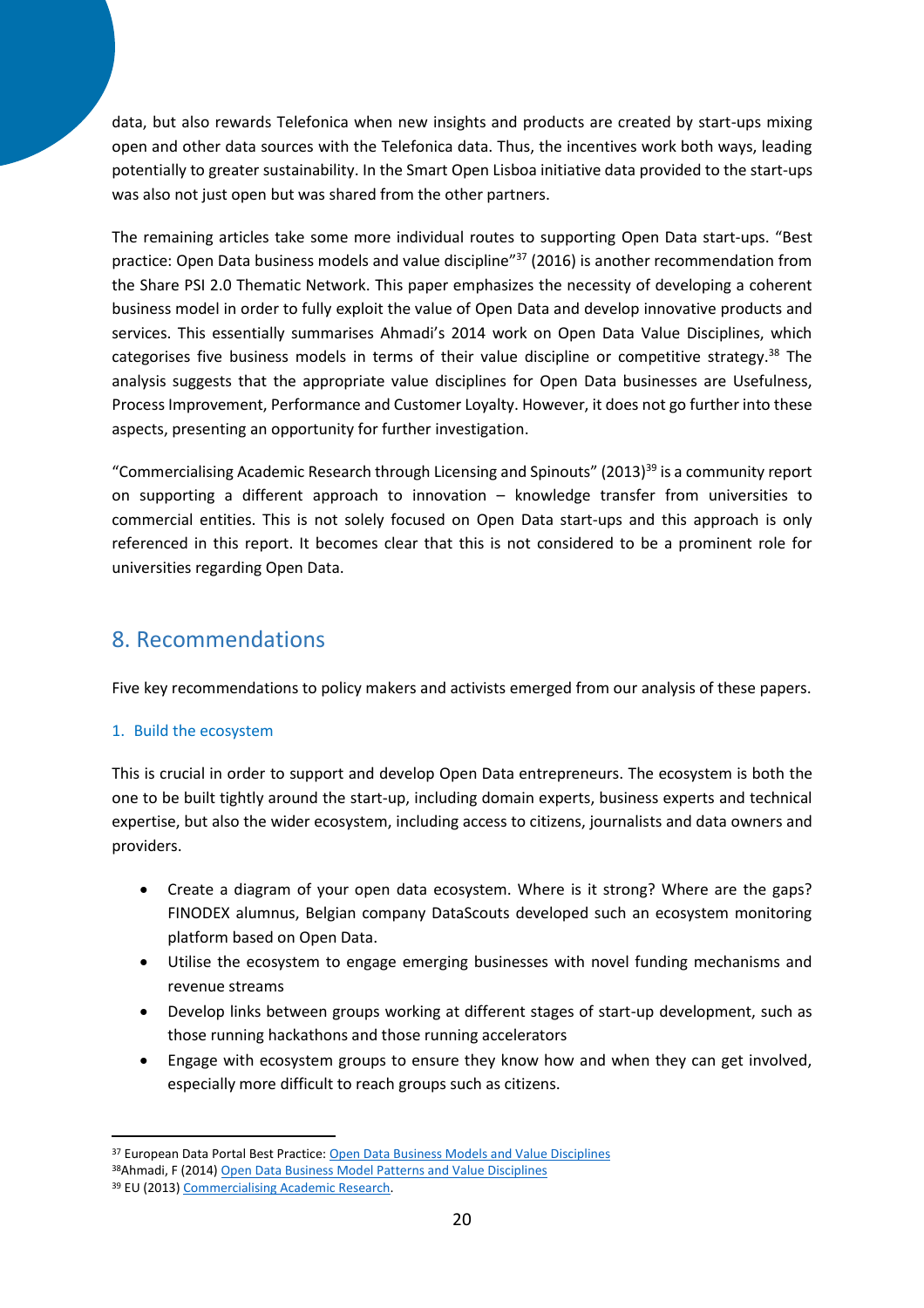#### 2. Engage students and young people from early stages

Educating young people about Open Data value and skills in a low-risk environment may make them more willing to develop the necessary skills for working with (Open) Data and, further down the road, to incentivise them to opt for a job in an (Open) Data driven enterprise and (help) develop Open Data driven solutions.

- Develop ways to introduce young people to the concept and landscape of civic technology
- Engage local schools and universities in open data events
- $\bullet$  Promote hack events for school age children
- Make use of free materials such as those available from the European Data Science Academy (edsa-project.eu).

3. Invest in national and regional acceleration and incubation programmes with links to local ecosystems, so that the impact continues after the acceleration period

- Provide virtual accelerators that deliver high impact by providing targeted support;
- Support mentors, trainers and community leaders in the accelerators to replicate successful strategies in other settings
- Assess applicants to incubators on the ability to make good use of networks up and down the value chain as well as on the ability to make good use of funding;
- Don't assume accelerators always mean funding  $-$  closer relationships with data owners may be equally valuable.

4. Make the link between business, domain and data skills, as these all need to be present (not necessarily as the 'data unicorn' but in a team of people) for a successful Open Data business

- Organise hackathons and challenges on themed lines to engage with the domain
- Ensure business and 'soft' skills are represented at data-focused events
- **•** Design for sustainability: reward the best idea and the best plan for delivering that idea.

## 5. Separate entrepreneurial activities from other economic uses of data so that they can be tracked and supported

The Open Data Maturity Model has two dimensions, portal maturity and Open Data readiness.<sup>40</sup> Open Data readiness is comprised of an assessment of policy, of use and of impact. Under the umbrella of use, governments are asked about their attitudes to supporting re-use. Many countries are aware of data being re-used by their own government, but it would be interesting to also examine their awareness of re-use in the entrepreneurship space. Similarly, the specific contributions of entrepreneurs to both social and economic impact would allow for a more detailed assessment of this dimension. Finally, entrepreneurs can also utilise some of these recommendations to strengthen their own start-ups. Defining and engaging with your open data ecosystem, developing networks up and down the value chain and assessing your team on both data and business skills are key to this.

<sup>40</sup> Carrara W, Radu, C and Vollers, H (2017) European Data Portal: [Open Data Maturity Landscaping.](https://www.europeandataportal.eu/sites/default/files/edp_landscaping_insight_report_n3_2017.pdf)